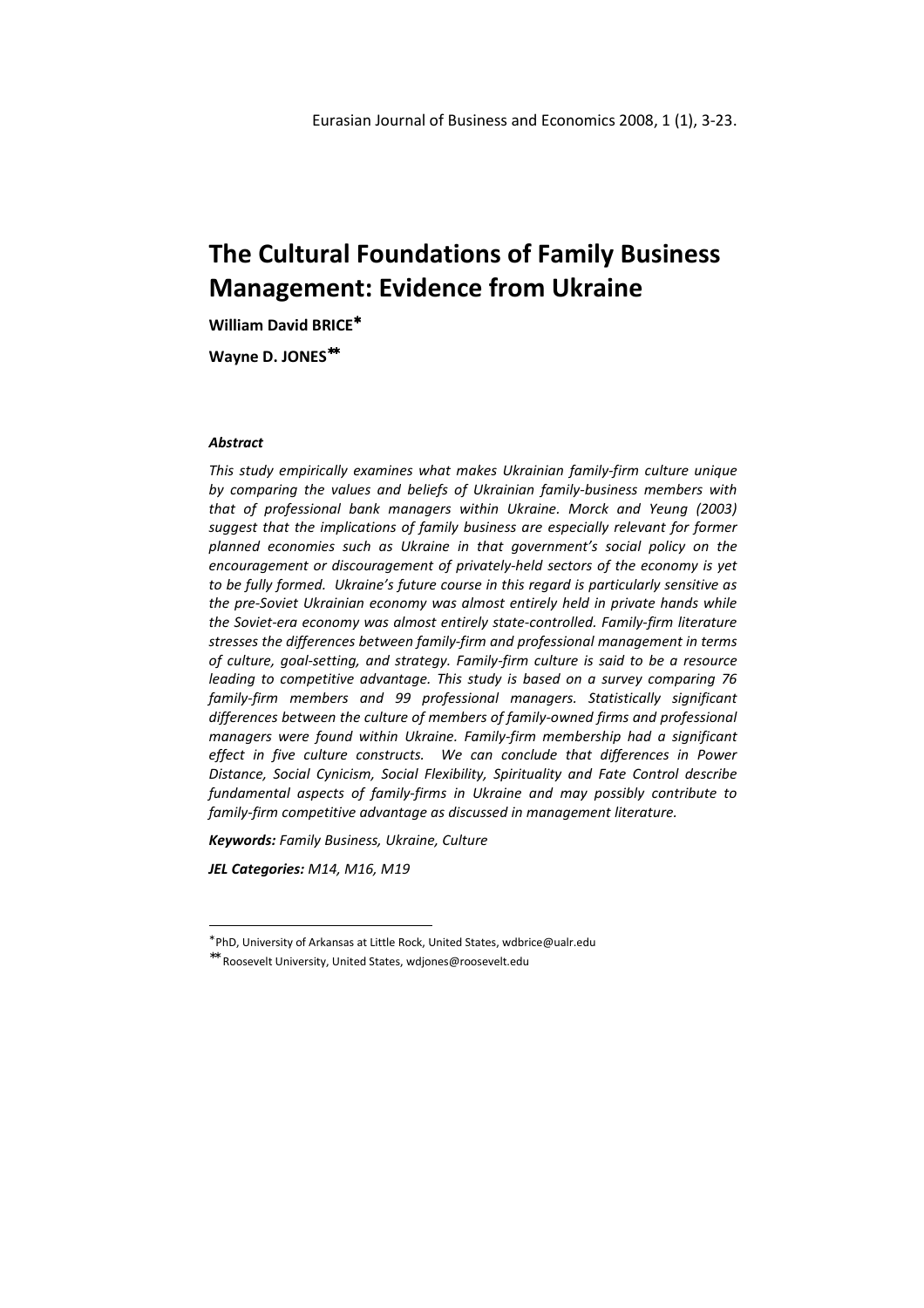# 1. Introduction

This study empirically creates a cultural profile of post-Soviet Ukrainian familyfirms. Family-firm literature has in the past strongly suggested that family-firm culture has a major effect on goal-sets (Sharma, Chrisman & Chua 1997), strategy (Davis 1984; Dyer 1994; Sharma, Chrisman & Chua 1997; Hall, Melin & Nordqvist, 2001), and performance (Dyer 1986; Ram & Holliday 1993; Whyte 1996). However, little has been done to empirically delineate what that culture might actually consist of. Without attempting to tie specific cultural values or beliefs to performance outcomes, this study uses seven cultural constructs from the literature to develop a profile of Ukrainian family firms and to distinguish this from a profile of Ukrainian non-family management.

Family-owned firms dominate most of the world's economies, and are a major source of entrepreneurship, but are under-researched, especially in a cross-cultural way. Entrepreneurship is a major driver of developing economies although a developing economy's culture may be an inhibitor (Todorovic and McNaughton, 2007) and thus Ukraine is an especially appropriate country to study in this regard. The implications of family business are especially relevant for former planned economies such as Ukraine in that government's social policy on the encouragement or discouragement of privately-held sectors of the economy is yet to be fully formed (Morck & Yeung, 2003).

It is commonly assumed that firms are managed to maximize the returns of owners (Varian 1978), but managers may maximize their self-interest in the same way owners do, making decisions that further their own interests but do not promote the interests of shareholders (Berle & Means 1932). Strategies and structures that maximize ownership value will more likely be found in companies that have a large amount of ownership control than in companies without (McEachern 1975). Family-owned businesses should be the strongest examples of these.

The family organization is unequaled in the transfer of culture between generations (Gersick et al 1997). In a family firm, the family's values become the company's cultural values. An inimitable culture can be a resource which leads to sustained competitive advantage (Barney 1986). If cultural values that are valuable to success are embedded in a family organization then this may lead to a competitive advantage.

Although observable cultural attributes of family firms have been described and compared with non-family firm culture, only a small amount of quantifiable cultural comparisons has been presented. Hall, Melin, and Nordqvist (2001) conclude that similarities and differences in cultural characteristics between family firms in different countries should be researched using cross-cultural comparative studies of family businesses. Tsui, Nifadkar, and Ou (2007) urge a polycontextual approach

Page | 4 EJBE 2008, 1(1)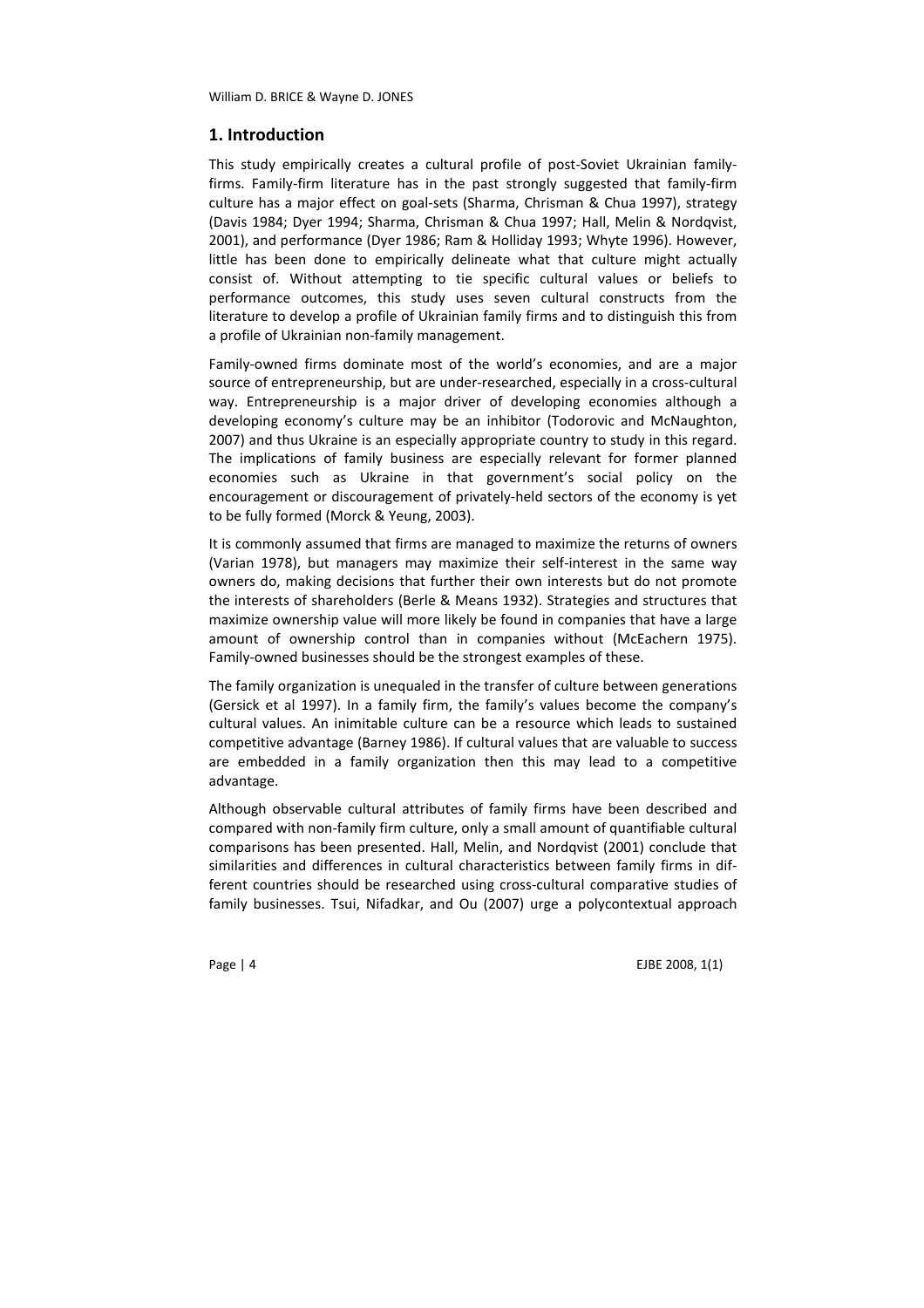that recognizes within-nation cultural variations including the effects of professional culture variations. Professional culture may override the influence of national culture (Parboteeah et al., 2005). This study begins to bridge this gap by empirically and quantifiably showing evidence of value and belief cultural attributes of family-owned firms which differentiate them from non-family businesses.

### 2. Competitive Advantage of Family Business

Despite all disadvantages, family firms have so often been so successful that kinship must supply major benefits (Goody 1996). Although disadvantages have been found, much family business research indicates family organizations having large competitive advantages (Brokaw,1992). Aronoff and Ward, (1995), among others, argue that the family firm is a superior model for success. Daily and Dollinger's (1992) research also found that family control resulted in performance advantages.

Family firms may have an organizational-culture-based competitive advantage. Barney (1986) holds that a source of sustained competitive advantage can arise from an inimitable culture. Thus, if values that are valuable to success are embedded into the family, the family organization may have a competitive advantage. There are two important factors that drive behavior in family organizations: familial goals and values (Dyer 1986; Tagiuri & Davis 1992; Fukuyama 1995) which include development and support of family members. Firms, however, use economic criteria such as profits, market share, and efficiency to measure performance. Family firm research indicates that family goals and needs often drive decisions regarding plant location, financial strategy, and business strategy (Ward 1988; Kahn & Henderson 1992; Mishra & McConaughy 1999).

Ward (1988) finds that family businesses encourage family-oriented environments and inspire strong employee loyalty. Family-firms tend to bring out better performance in their employees (Moscetello 1990), and are seen to have greater trustworthiness (Ward & Aronoff 1991; Tagiuri & Davis 1996). Family values take precedence over corporate values; family business managers have a reputation for integrity and their reputation with suppliers and customers is stronger than those of non-family firms (Lyman 1991). In a family firm, family values become organizational cultural values. A family business's culture is the product of beliefs, values, and goals embedded in its history and social ties (Hall, Melin & Nordqvist, 2001). The generational transfer of beliefs and values creates a stable family culture and family business.

Johnson (1986) and Schoenenberger (1997) state that firm strategy has its origins in firm culture. Family goals and family-firm business strategies tend to be closely aligned, allowing commitment to a more successful long-run strategy (Aronoff &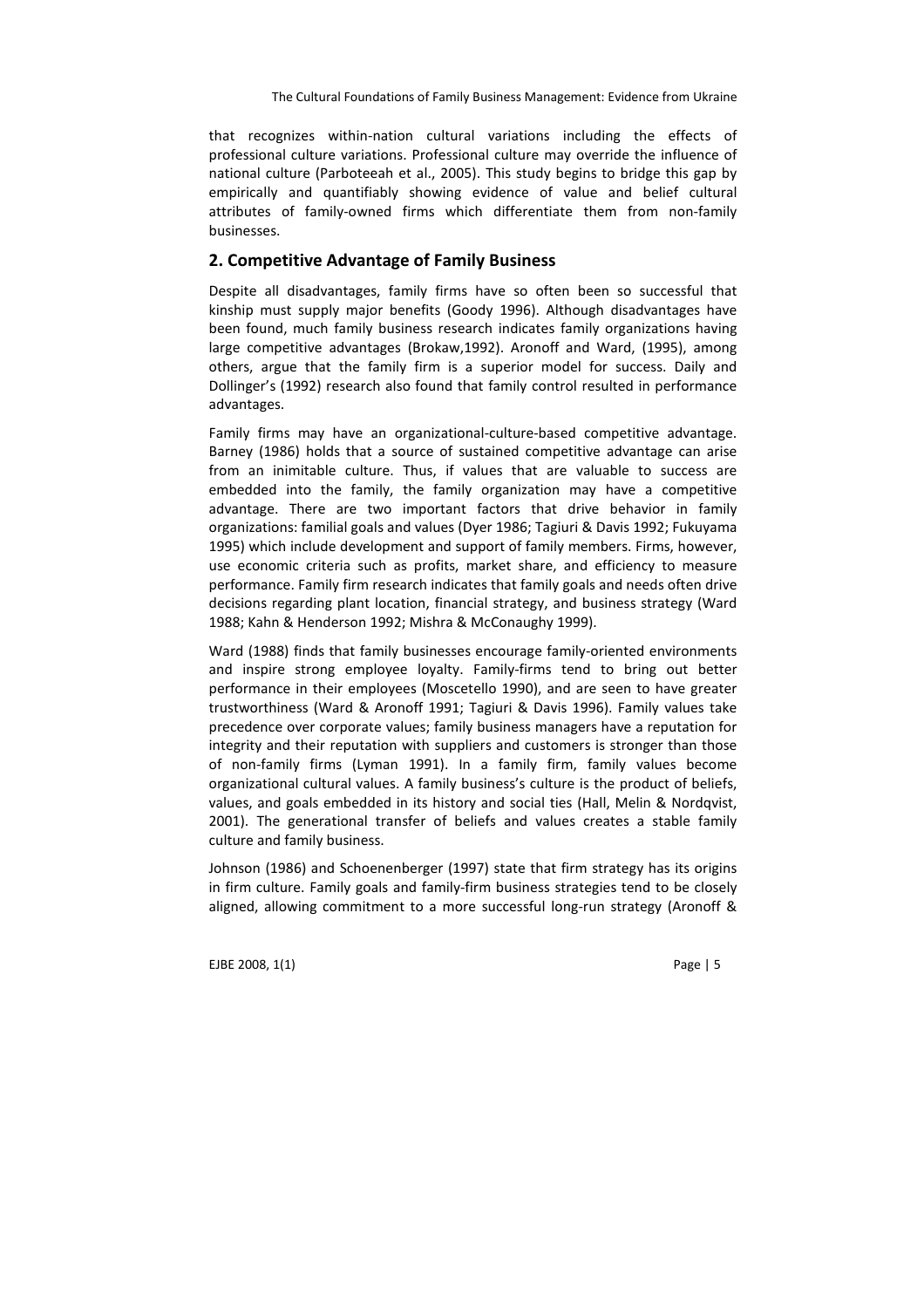Ward 1994). Kets de Vries (1996) found that family-firm founders exhibit stronger requirements for control. Founders are less likely to delegate power, and family firms tend to be centralized and controlled by the founder's beliefs (Kets de Vries 1996). Coffee and Scase (1985); Hall (1988); Tagiuri and Davis (1996); Poza, Alfred, and Maheshwari (1997) also find that decision-making is centered with the top family members in family-firms. Family businesses thus foster closer alignment between organizational culture and strategy and greater commitment to the strategy. Davis (1984) emphasizes the importance of culture to strategy by arguing that strategy arises from guiding beliefs which are why the organization wants to accomplish the strategy. Internalization of these beliefs by firm members leads to higher performance (Dyer 1986).

Family organizations respond faster to environmental changes (Dreux 1990), are less environmentally dependent, and are thus less vulnerable to economic reversals (Donckels & Frohlich 1991). Family businesses react less to economic cycles because they have a long-term vision (Ward 1997). Family firms use a shortterm planning horizon in response to uncertain environments and very long time horizons in stable environments (Bruun 1993; Whyte 1996; Perez-Lizaur 1997). Family firm members are easier to coordinate and are more adaptable when conditions change because of their tacit knowledge of each other and of the firm (Benedict 1968; Greenhalgh 1989; Ram & Holiday 1993).

The literature shows that the competitive advantage of family firms are based on their organization's inimitable family-based culture. Specific and distinctive qualities of family firms include goals that support family members and values of altruism. This culture leads to a family-oriented environment, stronger employee loyalty, greater reputation for integrity and ethical behavior, closer alignment between organizational culture and strategy, faster response to environmental shifts, and a longer term viewpoint that is less reactive to economic cycles. Family firms also tend to coordinate family members in the firms better than non-family firms do their executives and staff.

# 3. Metrics of Family Business Culture

The literature identifies a wide range of culture-based behaviors which may be different for family firms and which may provide some competitive advantage to the family firm. But before culture's impact on the strategy and performance of family firms can be examined, there must be some way of establishing cultural benchmark measures for both family and non-family firms. Another body of literature, which of cultural constructs, has developed measures of culture. These measures have mainly been used to compare culture at the level of the nation, but some can be used at the organizational level to compare family and non-family firms.

Page | 6 EJBE 2008, 1(1)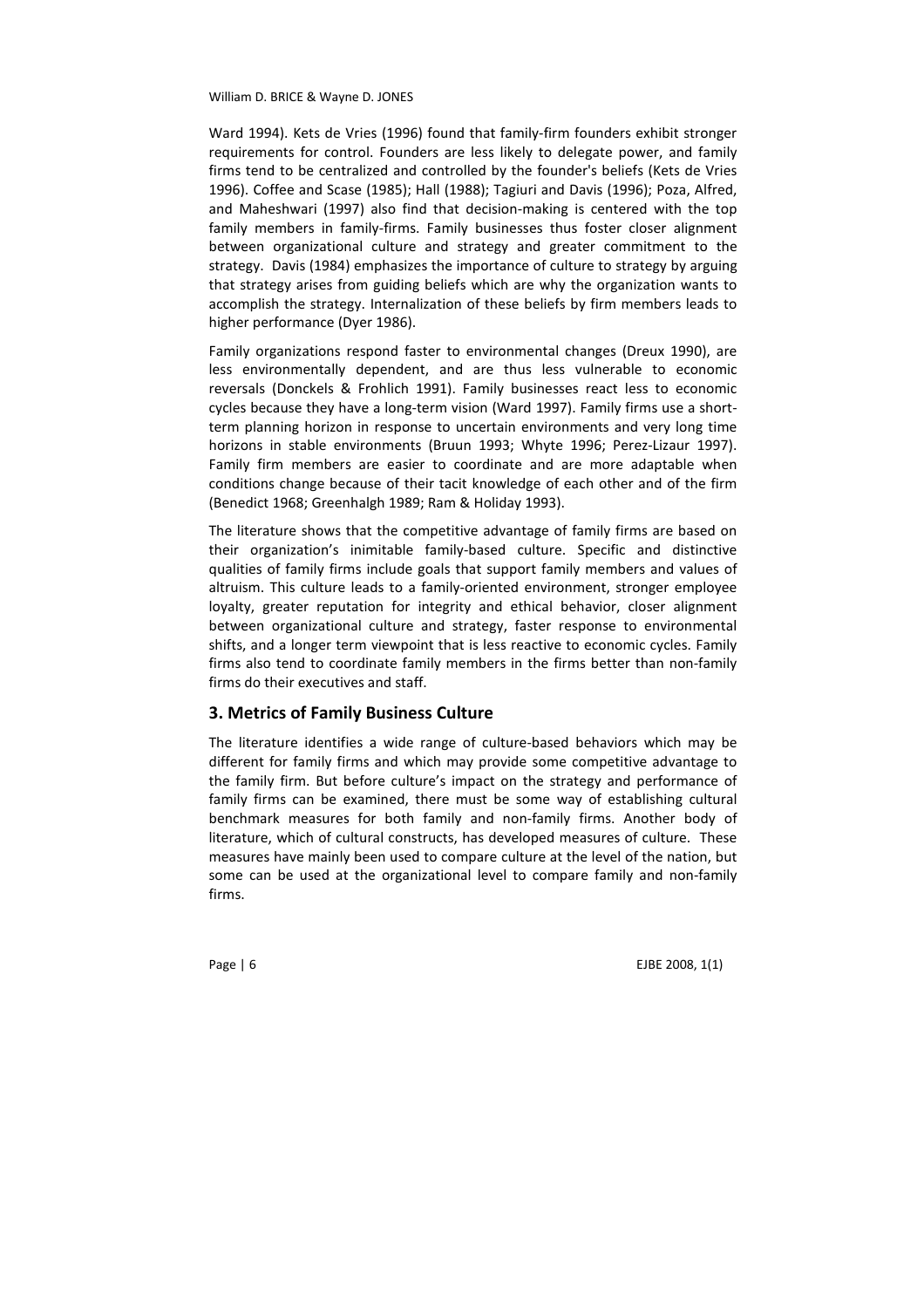Geert Hofstede (1980 1991, & 2001) has shown that his instrument items for Power Distance and Masculinity-Femininity are suitable to measure the cultures of occupational groups and not just entire nations. Hofstede states that social classes, which are closely linked with occupation, carry different class cultures (Hofstede 1991). His findings showed that Power Distance measurements varied significantly by occupation, both across national cultures and within national cultures. Hofstede defined Power Distance as the "extent to which the less powerful members of institutions and organizations within a society expect and accept that power is distributed unequally" (Hofstede, 2001) and is related to the degree of autocratic leadership that is preferred. Masculinity/Femininity scores should be lower in cultures that have more tender values with a greater concern with quality of life and other welfare issues (Hofstede, 2001).

Leung, Bond et al. (2002) have empirically shown that beliefs correlate more closely to managerial behavior than do surveyed values or attitudes. Their five measurements of social axioms are designed for the personal level rather than the national level (Bond, 2004) and can be used to differentiate both national culture and sub-national groupings. Social Cynicism is the belief that manipulation is effective in getting ahead of others (Leung and Bond 2004). Social Flexibility measures the contradictory nature of social behavior, a belief in the lack of rigid rules, and the existence of multiple solutions to a problem (Leung and Bond 2004). Reward for Application is the degree of belief that trying hard and being persistent will pay-off (Leung and Bond 2004). Spirituality is the degree of belief in the supernatural or religious factors of existence (Leung and Bond 2004). Fate Control is the degree of belief in whether events can be controlled (Leung and Bond 2004).

In this study, we view family businesses as a subgroup with hypothesized cultural attributes distinct from non-family businesses. In this way, we see family business owner-managers as a kind of occupational grouping. We then use both Hofstede's and Bond's measures to look for significant differences between family and nonfamily firms that may make family firms distinctive. Identifying such distinctive cultural attributes could be the first step in understanding the hypothesized culture-based advantages of family firms.

# 4. Hypotheses

Every culture includes a range of values and beliefs which can be measured via survey questionnaires. This study used cultural measures to look at family-business culture across nations and in comparison with non-family management culture of the same nation. Cultural measures have been shown to differ significantly between some occupations as well as between national cultures (Hofstede 1980 & 2001). Family-business owners and managers may be seen as both classes and occupational categories. We thus expect that the values/beliefs that drive the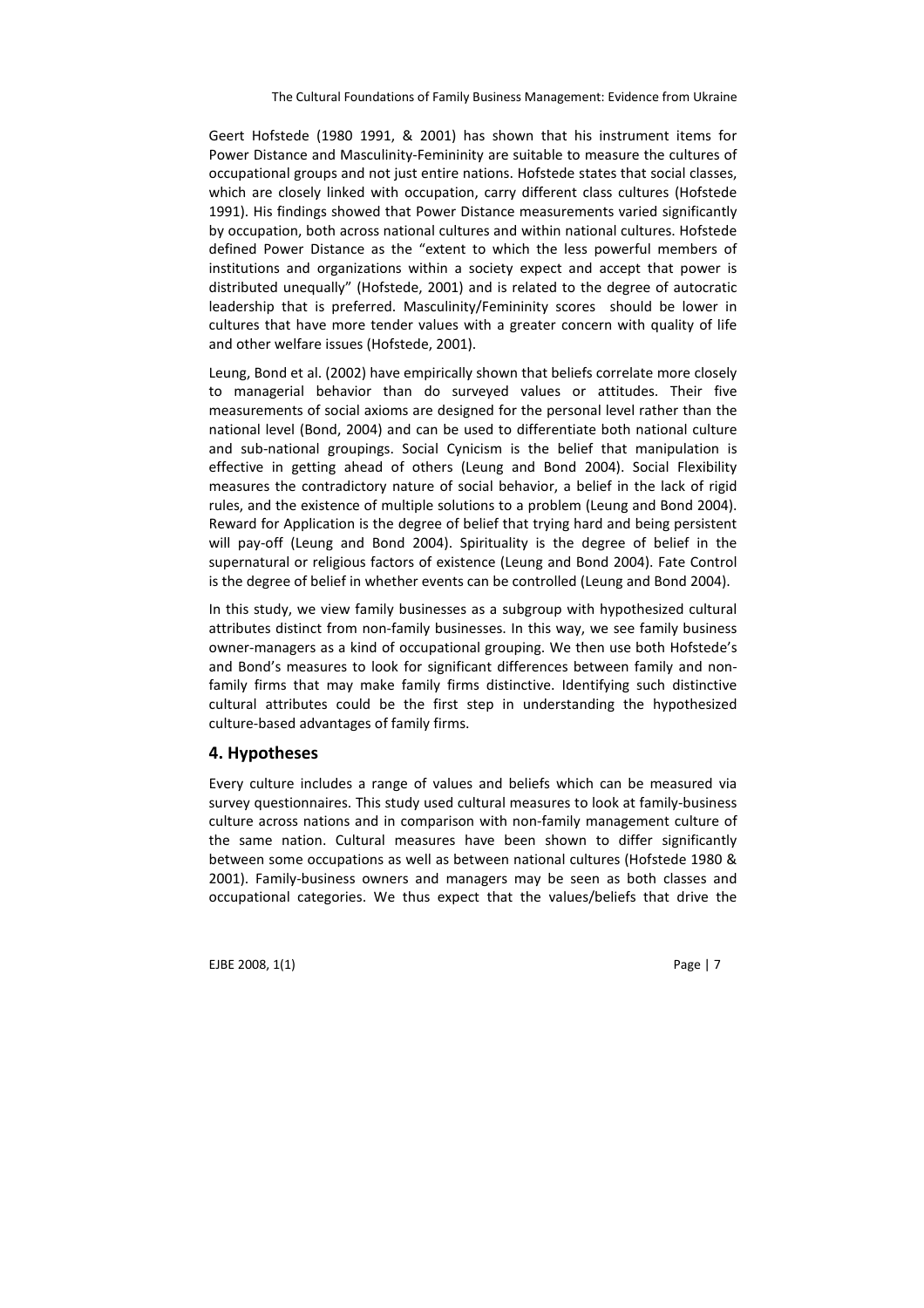family business may diverge significantly not only from those of family firms in other nations, but also from the average values/beliefs of professional managerial culture in the same nation.

Our hypotheses address the specific differences we expect to find on our culture measures between family and non-family firms in Ukraine. Kets de Vries (1993), Dyer (1994); along with Gersick et al (1997) label family firms as often being inward-looking, traditional, unyielding, and difficult to change. Kets de Vries (1996) states that two common characteristics of family-firm founders are mistrust and a requirement for control. Founders usually do not like to delegate power, and their firms are usually centralized and controlled by the founder's beliefs (Kets de Vries 1996). Coffee and Scase (1985); Hall (1988); Tagiuri and Davis (1996); Poza, Alfred, and Maheshwari (1997) also find that decision-making is centered with the top family members in family-firms. These descriptions suggest that family firms may score high in the Power Distance dimension. Hofstede (1991) states that his Power Distance measurement will be lower in groups with higher education, class, and occupational status. Thus professionally trained managers may have relatively lower scores in this dimension.

H1: Mean Power Distance scores for Ukrainian family-firm members will be higher than the mean scores for professional managers of non-family Ukrainian firms.

It should be noted that the above references to founders' rigidity, mistrust, and control seem to contradict the earlier references to the stronger culture of trust and loyalty found in family firms. Thus, it seems possible that the results could go either way. We have predicted an outcome that seems to align with the preponderance of the literature.

The Masculinity/Femininity dimension's definition (Hofstede, 2001) states that groups scoring low on Masculinity (high in Femininity) would be more tender with a greater concern with quality of life and other welfare issues. Stewart (2003) states that leaders of kinship-based firms may need to display conspicuous generosity towards family. Schulze et al. (2001) also say that altruistic values influence family businesses and that family altruism makes family-business membership valuable in ways that is not usually found in membership with other kinds of firms. Thus it may be expected that members of family-firms will be more concerned with welfare and quality of life issues than would non-family professionals, and will score higher on Feminity or lower on Masculinity.

H2: Mean Masculinity scores for Ukrainian family-firm members will be lower than the mean scores for professional managers of non-family Ukrainian firms.

Leung and Bond's (2004) research finds that Social Cynicism relates positively to lower life satisfaction, lower satisfaction toward one's company, a faster pace of life (possibly related to a business-like transactional approach to life), a rejection of

Page | 8 EJBE 2008, 1(1)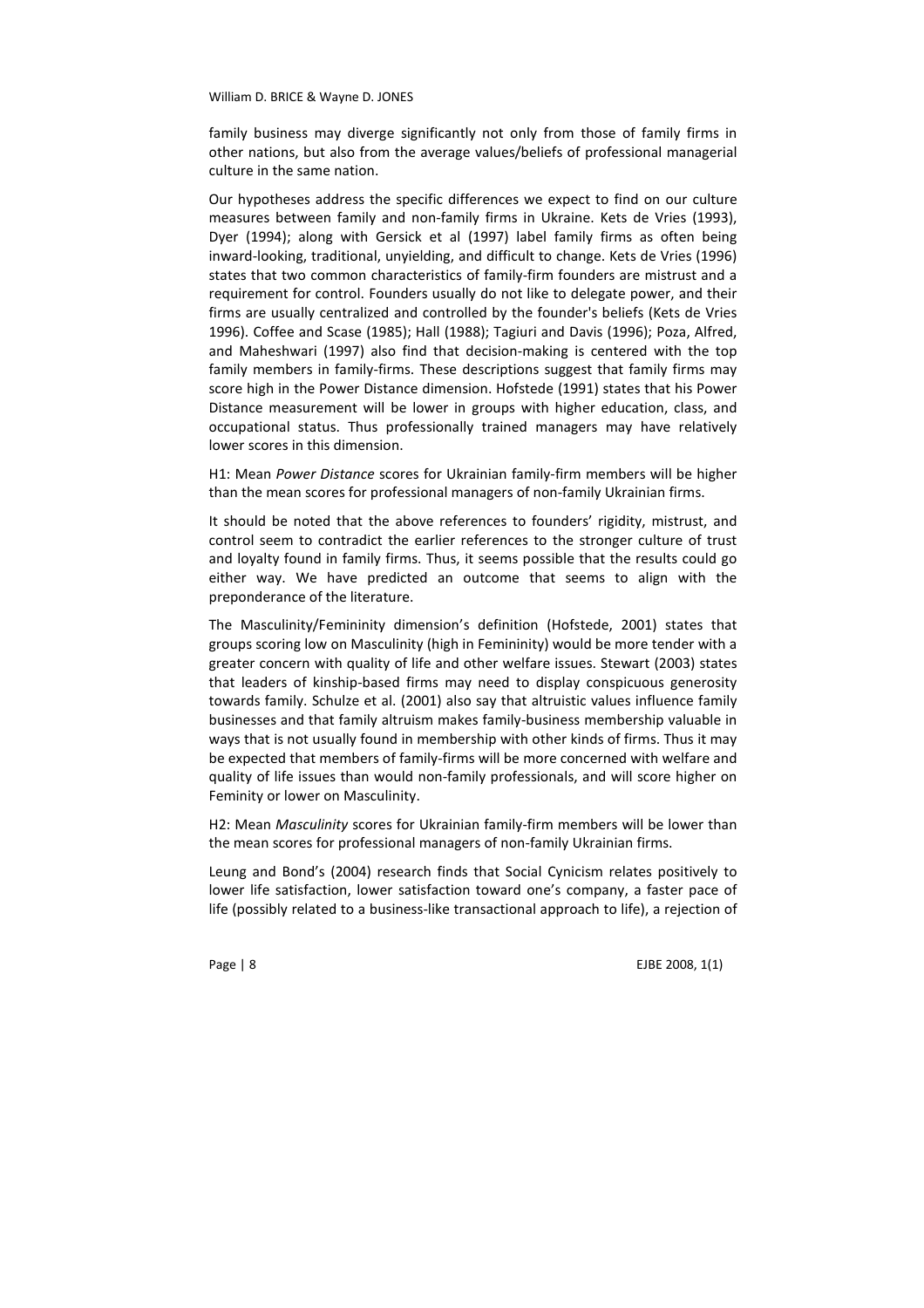value-based leadership, and more disagreement with the in-group. On the other hand, Dyer (1986); Tagiuri and Davis (1992); and Fukuyama (1995) find that family goals and values are the factors driving family business behavior. Family firms generally have family-oriented workplaces which inspire stronger than usual loyalty (Ward 1988). Family relationships generate higher than usual motivation, loyalty, and trust (Tagiuri & Davis 1996). Family values and personal relationships take precedence over the usual values found in corporations; and family firm members exhibit high integrity and relationship commitment (Lyman 1991). Thus it is expected that family-firm members will score relatively low on Social Cynicism.

H3: Mean Social Cynicism scores for Ukrainian family-firm members will be lower than the mean scores for professional managers of non-family Ukrainian firms.

Leung and Bond's (2004) research finds that Social Flexibility relates positively with a belief in the lack of rigid rules, the existence of multiple solutions to a problem and inconsistency in human behavior. Family firm members are more adaptable than non-family firms in changeable conditions (Benedict 1968; Greenhalgh 1989; Ram & Holiday 1993). Family firms are more flexible in reducing consumption during economic downturns and expanding working hours during economic upturns (Blim 1990; Song 1999). Family firms have greater flexibility than nonfamily firms in using a short-term planning horizon in uncertain environments and very long time horizons in stable environments (Bruun 1993; Perez-Lizaur 1997; Whyte 1996). Thus it is expected that family firm members will score relatively high on Social Flexibility.

H4: Mean Social Flexibility scores for Ukrainian family-firm members will be higher than the mean scores for professional managers of non-family Ukrainian firms.

Leung and Bond's (2004) research finds that Reward for Application relates positively to higher reliance on superiors, lower reliance on specialists, as well as a lower emphasis on mutual attraction, education and intelligence. It is also related to a lower tolerance for divorce. Kets de Vries (1996) found that family-firm founders are less likely to delegate power, and family firms tend to be centralized and controlled by the founder's beliefs (Kets de Vries 1996). Coffee and Scase (1985); Hall (1988); Tagiuri and Davis (1996); Poza, Alfred, and Maheshwari (1997) also find that decision-making is centered with top family members in family-firms. Managerial influence may be based on kinship rather than expertise (Greenhalgh 1994). Thus it is expected that family firm members will score relatively high on Reward for Application.

H5: Mean Reward for Application scores for Ukrainian family-firm members will be higher than the mean scores for professional managers of non-family Ukrainian firms.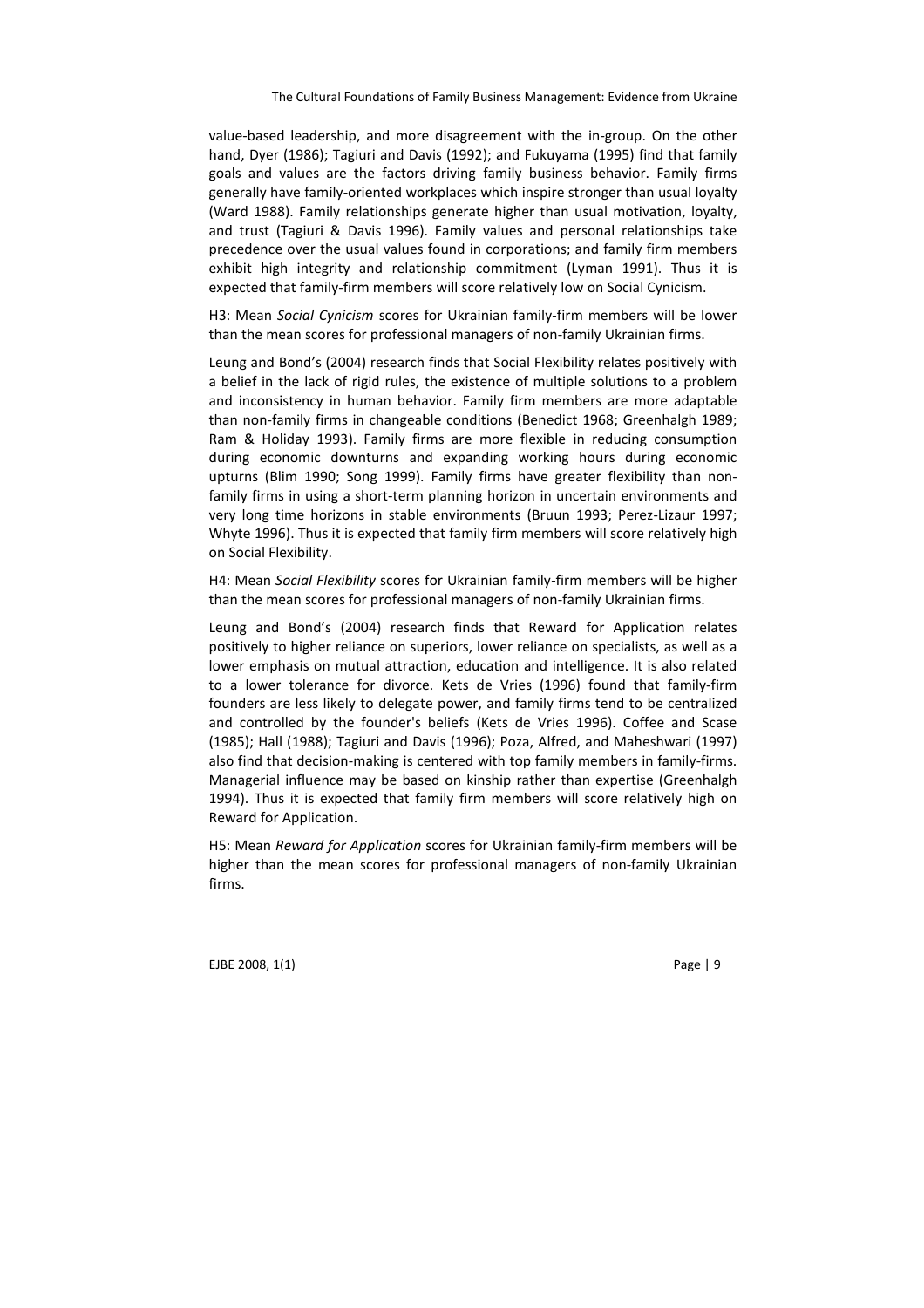Leung and Bond's (2004) research finds that Spirituality relates positively with a stronger endorsement of humane leadership, longer working hours, more frequent church attendance and a higher level of agreeableness. Family firm members are more committed (Mattessich & Hill 1976), harder working (Benedict 1968; Ram & Holliday 1993) and longer-serving than non-family members (Wong 1988; Song 1999). Moscetello (1990) finds that family organizations have less managerial politics. Adams, Taschian, and Shore (1996) find that a family firm's leadership is more unlikely to impose bureaucratic codes of ethics and is more apt to lead using role modeling. Lyman (1991) states that family values are emphasized over corporate values and family-firm leaders more likely to exemplify integrity and commitment to relationships. Thus it is expected that family firm members will score relatively high on Spirituality.

H6: Mean Spirituality scores for Ukrainian family-firm members will be higher than the mean scores for professional managers of non-family Ukrainian firms.

Leung and Bond's (2004) research finds that Fate Control relates positively to lower work ethics, lower endorsement of team-oriented and charismatic leadership, and lower satisfaction of life and towards one's company. These findings are consistent with the idea that people high in fate control respond passively to events that occur to them. Family organizations give employees higher pay (Donckels & Frohlich 1991), greater work flexibility (Coffee and Scase 1985) and inspire greater employee loyalty than non-family firms (Ward 1988). Moscetello (1990) says that family firms bring out the best in their employees. Human resource management in family organizations is less expensive and more effective (Levering & Moskowitz 1993). Adams, Taschian, and Shore (1996) find that a family firm's leadership is more likely to use a role modeling type of leadership and Lyman (1991) states that family-firm leaders are more likely to exemplify integrity and commitment to relationships. Thus it is expected that family firm members will score relatively low on Fate Control.

H7: Mean Fate Control scores for Ukrainian family-firm members will be lower than the mean scores for professional managers of non-family Ukrainian firms.

# 5. Methods

### Sample and Instrument

Small to medium-sized family-owned firms were sampled in Ukraine (a former planned-economy in the process of developing a market economy) and compared with samples from professional managers. These firms were predominately retail 'brick and mortar' businesses; none of which were engaged in farming, fishing or financial services. Family ownership status was self-reported and firms were in all cases 100 percent family-owned. Only family-firm members who participate in

Page | 10 EJBE 2008, 1(1)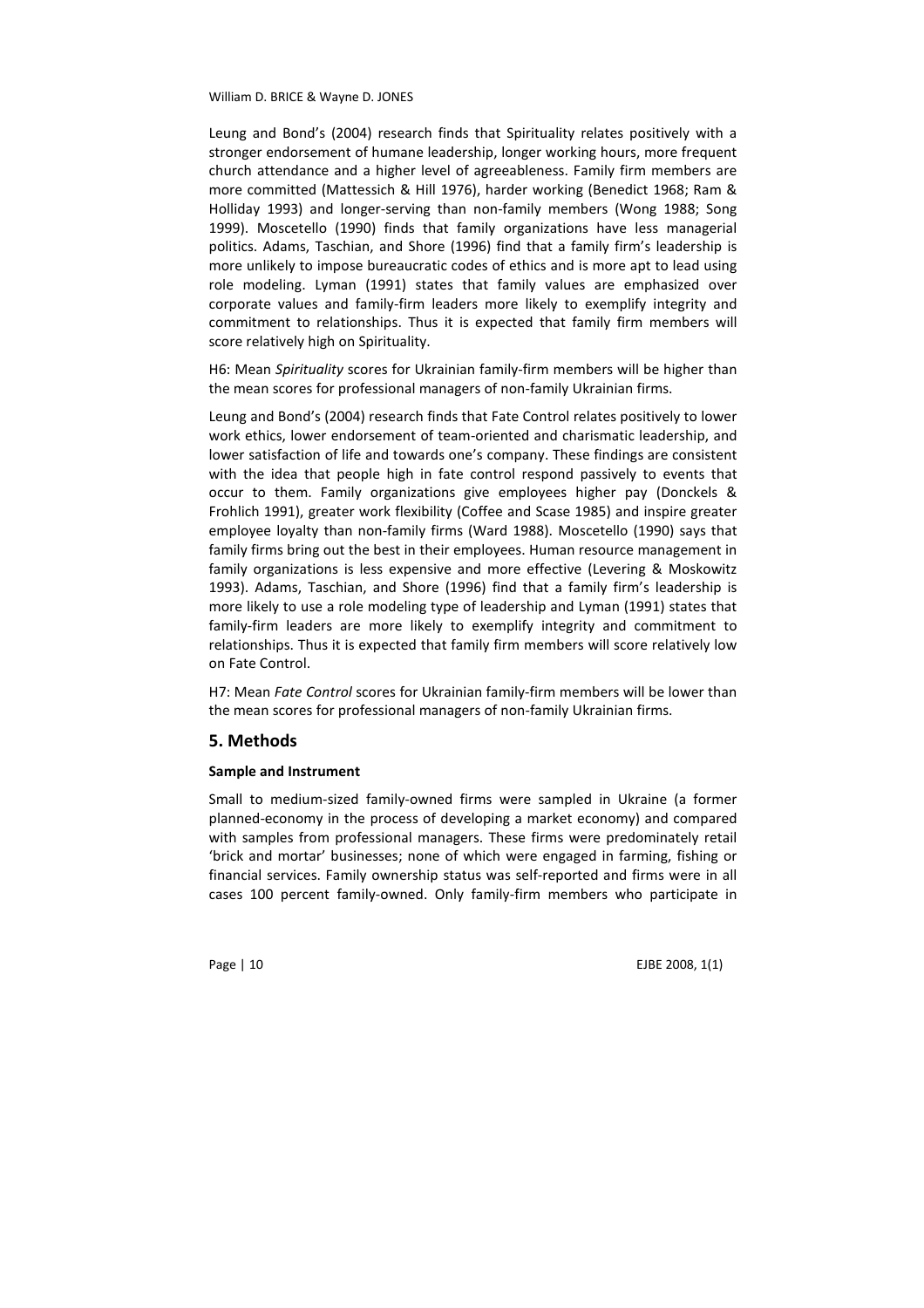their business were surveyed. Ukrainian Bank managers, who occupy supervisory positions, were chosen as proxies for professional management by virtue of being professionally trained, both at university and within their corporations. Although family firms predominate in most of the world, banking is one of the few industries that is professionally managed throughout the world.

This survey was conducted in the Western Ukrainian city of Ivano-Frankivsk (in a region which is overwhelmingly ethnic Ukrainian). All bank branches in the city were contacted. 76 family-firm and 99 bank manager surveys were returned with response rates of 60 and 70 percent respectively. Instrument items were translated to Russian and then back-translated to English to ensure accuracy per Brislin (1970) and the instrument was in English for the U.S. sample.

Hofstede's instrument items for Power Distance and Masculinity-Femininity (Hofstede 1980 and 1991) were taken from his Values Survey Module 1994 Questionnaire (four items each). Leung and Bond's (2004) five measurements of social axioms were used (39 items). Culture items were scored according to a 5 point Likert scale.

### 6. Results

While this paper only concerns the profile of Ukrainian family firms, the results are taken from a larger cross-cultural study. Table 1 gives relevant descriptive statistics and Table 2 shows correlations between constructs within each country. The MANOVA results (see Table 3) suggest that there are effects for national setting, for family/nonfamily, and an interaction between business type and national setting. This suggests that the pattern of findings for the seven scales depends both on individuals' national settings and their family/nonfamily business status.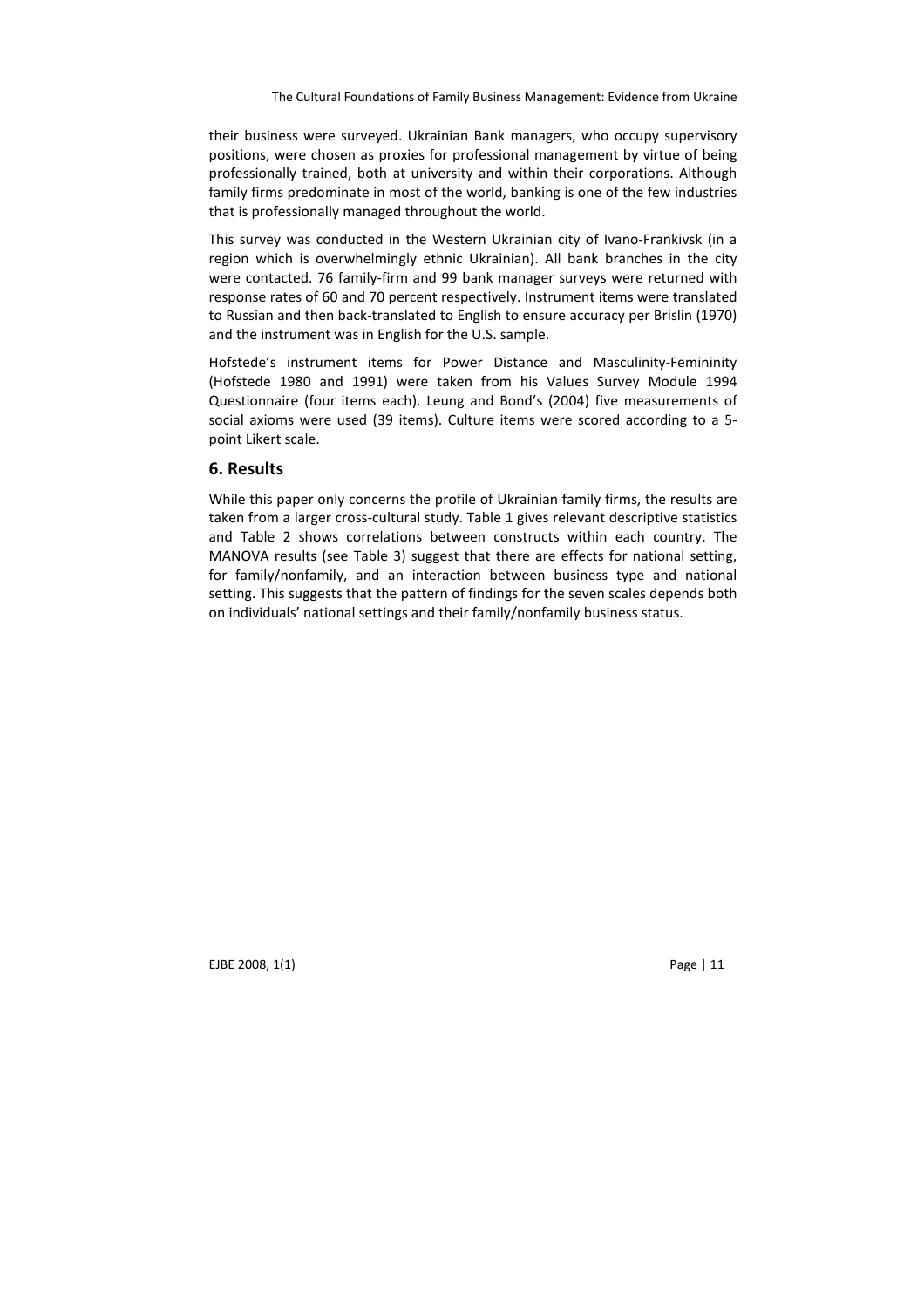|  |  |  |  | <b>Table 1: Descriptive Statistics</b> |
|--|--|--|--|----------------------------------------|
|--|--|--|--|----------------------------------------|

|                  | N  | Min.  | Max.  | Mean  | Std.<br><b>Deviation</b> | <b>Skewness</b> | Std.<br>Error | Kurtosis | Std.<br><b>Error</b> |
|------------------|----|-------|-------|-------|--------------------------|-----------------|---------------|----------|----------------------|
| Ukraine, Family  |    |       |       |       |                          |                 |               |          |                      |
| <b>PDI SCORE</b> | 75 | 1.667 | 4.000 | 2.809 | 0.426                    | 0.079           | 0.277         | 0.593    | 0.548                |
| <b>MAS SCORE</b> | 76 | 1.500 | 3.250 | 2.296 | 0.410                    | 0.218           | 0.276         | $-0.931$ | 0.545                |
| <b>SC SCORE</b>  | 76 | 2.158 | 4.316 | 3.579 | 0.469                    | $-0.797$        | 0.276         | 0.113    | 0.545                |
| <b>RA SCORE</b>  | 76 | 2.438 | 4.688 | 3.888 | 0.365                    | $-0.619$        | 0.276         | 2.292    | 0.545                |
| <b>SF SCORE</b>  | 76 | 2.857 | 4.429 | 3.723 | 0.353                    | $-0.135$        | 0.276         | $-0.661$ | 0.545                |
| S SCORE          | 76 | 2.417 | 4.583 | 3.618 | 0.481                    | $-0.283$        | 0.276         | $-0.240$ | 0.545                |
| <b>FC SCORE</b>  | 76 | 1.875 | 4.625 | 3.512 | 0.606                    | $-0.564$        | 0.276         | $-0.305$ | 0.545                |
| Ukraine, Bank    |    |       |       |       |                          |                 |               |          |                      |
| PDI SCORE        | 99 | 2.250 | 4.000 | 3.030 | 0.380                    | 0.459           | 0.243         | $-0.143$ | 0.481                |
| <b>MAS SCORE</b> | 99 | 1.250 | 3.500 | 2.356 | 0.431                    | 0.213           | 0.243         | $-0.144$ | 0.481                |
| <b>SC SCORE</b>  | 99 | 2.316 | 4.000 | 3.268 | 0.318                    | $-0.021$        | 0.243         | $-0.218$ | 0.481                |
| <b>RA SCORE</b>  | 99 | 2.688 | 4.875 | 3.797 | 0.388                    | $-0.213$        | 0.243         | 0.415    | 0.481                |
| <b>SF SCORE</b>  | 99 | 2.571 | 3.929 | 3.420 | 0.242                    | $-0.473$        | 0.243         | 1.044    | 0.481                |
| <b>S SCORE</b>   | 99 | 2.583 | 4.083 | 3.282 | 0.373                    | 0.051           | 0.243         | $-0.859$ | 0.481                |
| <b>FC SCORE</b>  | 99 | 1.625 | 4.375 | 3.169 | 0.483                    | $-0.437$        | 0.243         | 0.927    | 0.481                |

# Table 2: Pearson Correlations

|       |                   | <b>PDI</b><br><b>SCORE</b> | <b>MAS</b><br><b>SCORE</b> | SC<br><b>SCORE</b> | <b>RA</b><br><b>SCORE</b> | SF<br><b>SCORE</b> | FC<br><b>SCORE</b> | s<br><b>SCORE</b> |
|-------|-------------------|----------------------------|----------------------------|--------------------|---------------------------|--------------------|--------------------|-------------------|
|       | Ukraine PDI SCORE | 1.000                      |                            |                    |                           |                    |                    |                   |
| N=175 | <b>MAS SCORE</b>  | 0.089                      | 1.000                      |                    |                           |                    |                    |                   |
|       | <b>SC SCORE</b>   | $-0.250*$                  | $-0.039$                   | 1.000              |                           |                    |                    |                   |
|       | <b>RA SCORE</b>   | $-0.176*$                  | $-0.380*$                  | 0.100              | 1.000                     |                    |                    |                   |
|       | <b>SF SCORE</b>   | $-0.244*$                  | $-0.091$                   | $0.613*$           | $0.230*$                  | 1.000              |                    |                   |
|       | <b>FC SCORE</b>   | $-0.138$                   | $-0.269*$                  | $0.437*$           | $0.421*$                  | $0.425*$           | 1.000              |                   |
|       | S SCORE           | $-0.262*$                  | $-0.126$                   | $0.544*$           | $0.332*$                  | $0.523*$           | $0.572*$           | 1.000             |

\* Correlation is significant at the 0.01 level (2-tailed).

Page | 12 EJBE 2008, 1(1)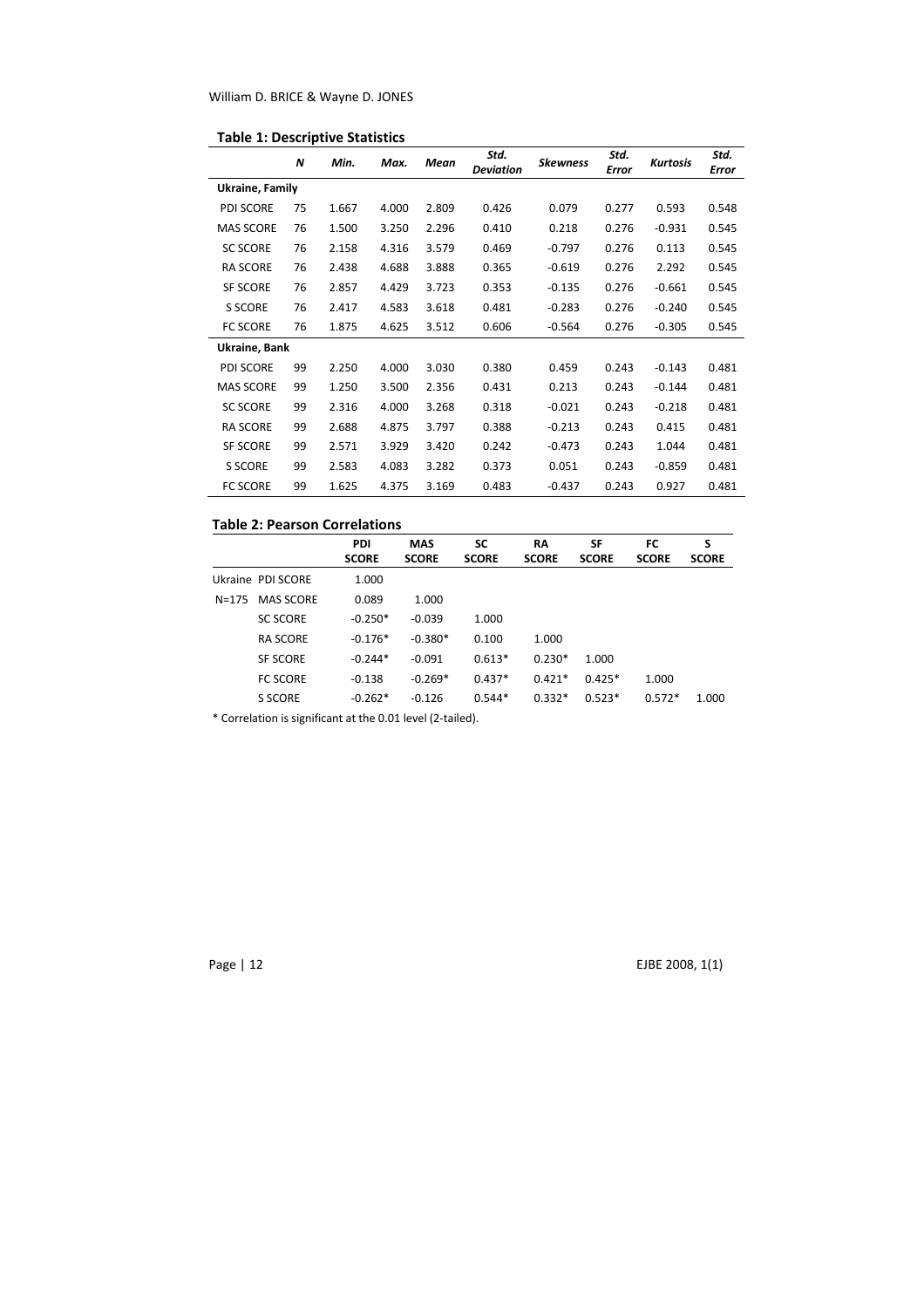### Table 3: MANOVA Tests

| <b>Effect</b>                   | <b>Multivariate</b>      | Value | F       | Hypo.<br>df |      | Error df | Sig.  | <b>Partial Eta</b> | Noncent.  | <b>Observed</b> |
|---------------------------------|--------------------------|-------|---------|-------------|------|----------|-------|--------------------|-----------|-----------------|
|                                 | Tests(c)                 |       |         |             |      |          |       | Squared            | Parameter | Power(a)        |
| Intercept                       | Pillai's Trace           | 0.218 | 12.779  | (b)         | 7.00 | 321.0    | 0.000 | 0.218              | 89.450    | 1.000           |
|                                 | Wilks' Lambda            | 0.782 | 12.779  | (b)         | 7.00 | 321.0    | 0.000 | 0.218              | 89.450    | 1.000           |
|                                 | <b>Hotelling's Trace</b> | 0.279 | 12.779  | (b)         | 7.00 | 321.0    | 0.000 | 0.218              | 89.450    | 1.000           |
|                                 | Roy's Largest Root       | 0.279 | 12.779  | (b)         | 7.00 | 321.0    | 0.000 | 0.218              | 89.450    | 1.000           |
| nation                          | Pillai's Trace           | 0.736 | 127.557 | (b)         | 7.00 | 321.0    | 0.000 | 0.736              | 892.898   | 1.000           |
|                                 | Wilks' Lambda            | 0.264 | 127.557 | (b)         | 7.00 | 321.0    | 0.000 | 0.736              | 892.898   | 1.000           |
|                                 | Hotelling's Trace        | 2.782 | 127.557 | (b)         | 7.00 | 321.0    | 0.000 | 0.736              | 892.898   | 1.000           |
|                                 | Roy's Largest Root       | 2.782 | 127.557 | (b)         | 7.00 | 321.0    | 0.000 | 0.736              | 892.898   | 1.000           |
| family                          | Pillai's Trace           | 0.348 | 24.474  | (b)         | 7.00 | 321.0    | 0.000 | 0.348              | 171.317   | 1.000           |
|                                 | Wilks' Lambda            | 0.652 | 24.474  | (b)         | 7.00 | 321.0    | 0.000 | 0.348              | 171.317   | 1.000           |
|                                 | <b>Hotelling's Trace</b> | 0.534 | 24.474  | (b)         | 7.00 | 321.0    | 0.000 | 0.348              | 171.317   | 1.000           |
|                                 | Roy's Largest Root       | 0.534 | 24.474  | (b)         | 7.00 | 321.0    | 0.000 | 0.348              | 171.317   | 1.000           |
| nation *                        | Pillai's Trace           | 0.237 | 14.238  | (b)         | 7.00 | 321.0    | 0.000 | 0.237              | 99.666    | 1.000           |
| family                          | Wilks' Lambda            | 0.763 | 14.238  | (b)         | 7.00 | 321.0    | 0.000 | 0.237              | 99.666    | 1.000           |
|                                 | <b>Hotelling's Trace</b> | 0.310 | 14.238  | (b)         | 7.00 | 321.0    | 0.000 | 0.237              | 99.666    | 1.000           |
|                                 | Roy's Largest Root       | 0.310 | 14.238  | (b)         | 7.00 | 321.0    | 0.000 | 0.237              | 99.666    | 1.000           |
| a. Computed using alpha $= .05$ |                          |       |         |             |      |          |       |                    |           |                 |

b. Exact statistic

c. Design: Intercept+nation+family+nation \* family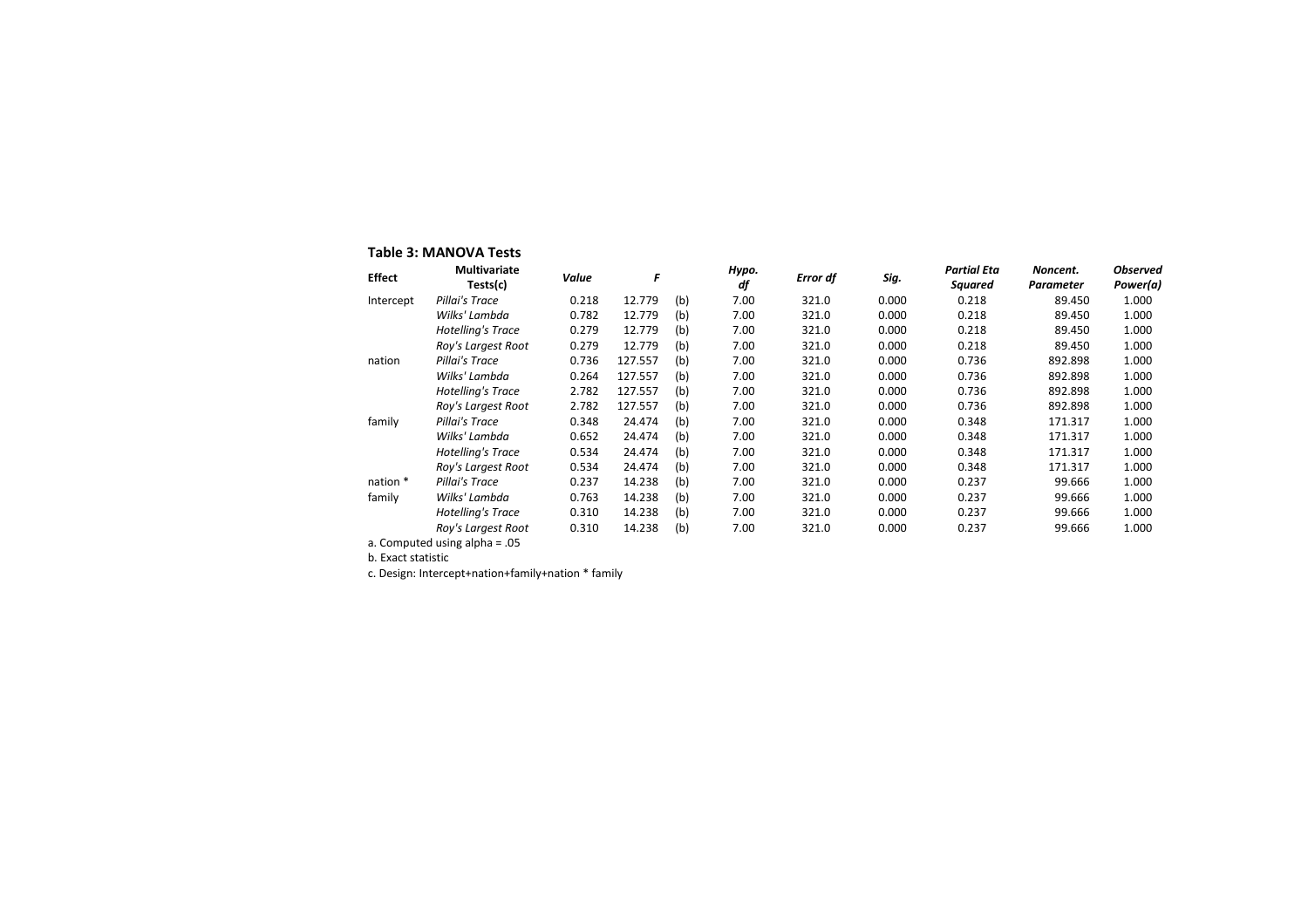First, the MANOVA results suggest the country samples differ significantly on the dependent variables (that is, the seven culture scales). Second, the nonfamily/family grouping also differs significantly on the culture scales. Third, there are significant interactions present; that is either the family business effect is stronger or the nonfamily business effect is stronger in one country across the seven scales. This provides a simultaneous test of the relationship of an individuals' national status and their business status on the seven cultural measures. While national culture may be causing the greatest observed differences in the constructs, business type and the interaction of business type with national setting also play an important role in explaining responses.

A discriminant analysis was used to follow-up which of the dependent variables are most responsible for the group differences. Overall, 78 percent of individuals were correctly classified by the model. Results suggest there are two functions that describe differences among the groups. The first is strongly related to discriminating among national groups and the second is moderately related and describes the effect of family/non-family status. Thus, MANOVA and discriminant analysis provide support for the construct validity of the measures by showing that national groups and non-family versus family business groups differ significantly on the set of constructs.It was proposed that the values/beliefs that drive the Ukrainian family business would diverge significantly from the average values/beliefs of Ukrainian professional non-family management culture. Within Ukraine, all constructs showed significant differences between family-firm and non-family management scores except for Masculinity and Reward for Application (see Table 4). Thus, the results show support in 5 of 7 cultural constructs within Ukraine.

Page | 14 EJBE 2008, 1(1)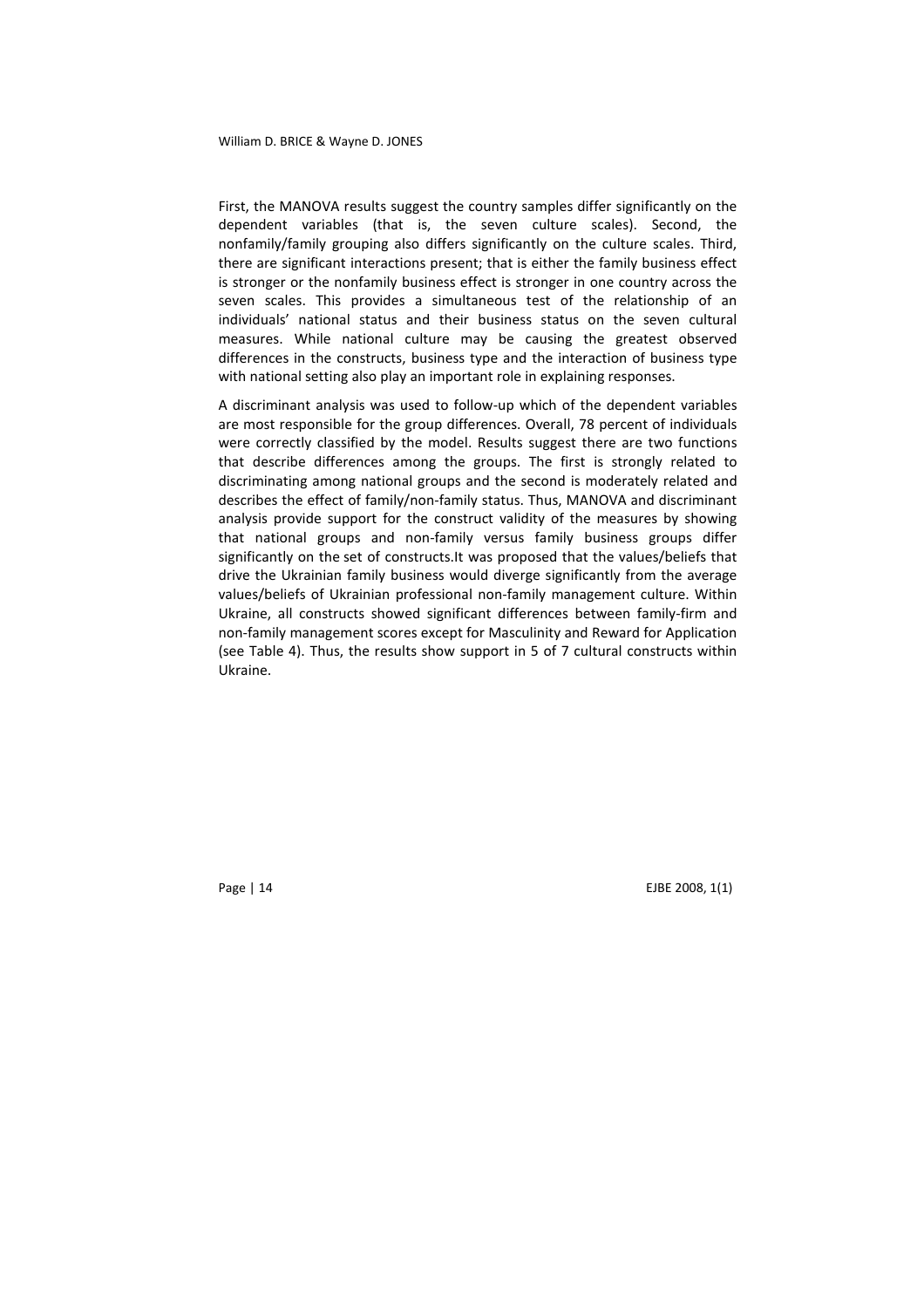|                             | Means    |          |
|-----------------------------|----------|----------|
|                             | Family   | Bank     |
| PDI (Power Distance)        | $2.809*$ | $3.030*$ |
| MAS (Masculinity)           | 2.296    | 2.356    |
| SC (Social Cynicism)        | $3.579*$ | $3.268*$ |
| SF (Social Flexibility)     | $3.723*$ | $3.420*$ |
| RA (Reward for Application) | 3.888    | 3.797    |
| S (Spirituality)            | $3.618*$ | $3.282*$ |
| FC (Fate Control)           | $3.512*$ | $3.169*$ |

### Table 4: Family and Bank Score Variations

\* = differences significant at 0.0036 (two-tailed test)

# Findings

Hypothesis' H1 through H7 predict the direction family-firm scores will differ from professional manager scores on each construct across national cultures. Two (of five) significant results for Ukraine align with the predicted direction. The significant result for Power Distance was opposite the predicted direction. We noted above the conflicting suggestions from the literature about Power Distance. Our results provide support for lower Power Distance in family firms. Our results also provide support for greater Social Cynicism, Social Flexibility, Spirituality and Fate Control in Ukrainian family firms. See Table 5 below for complete results.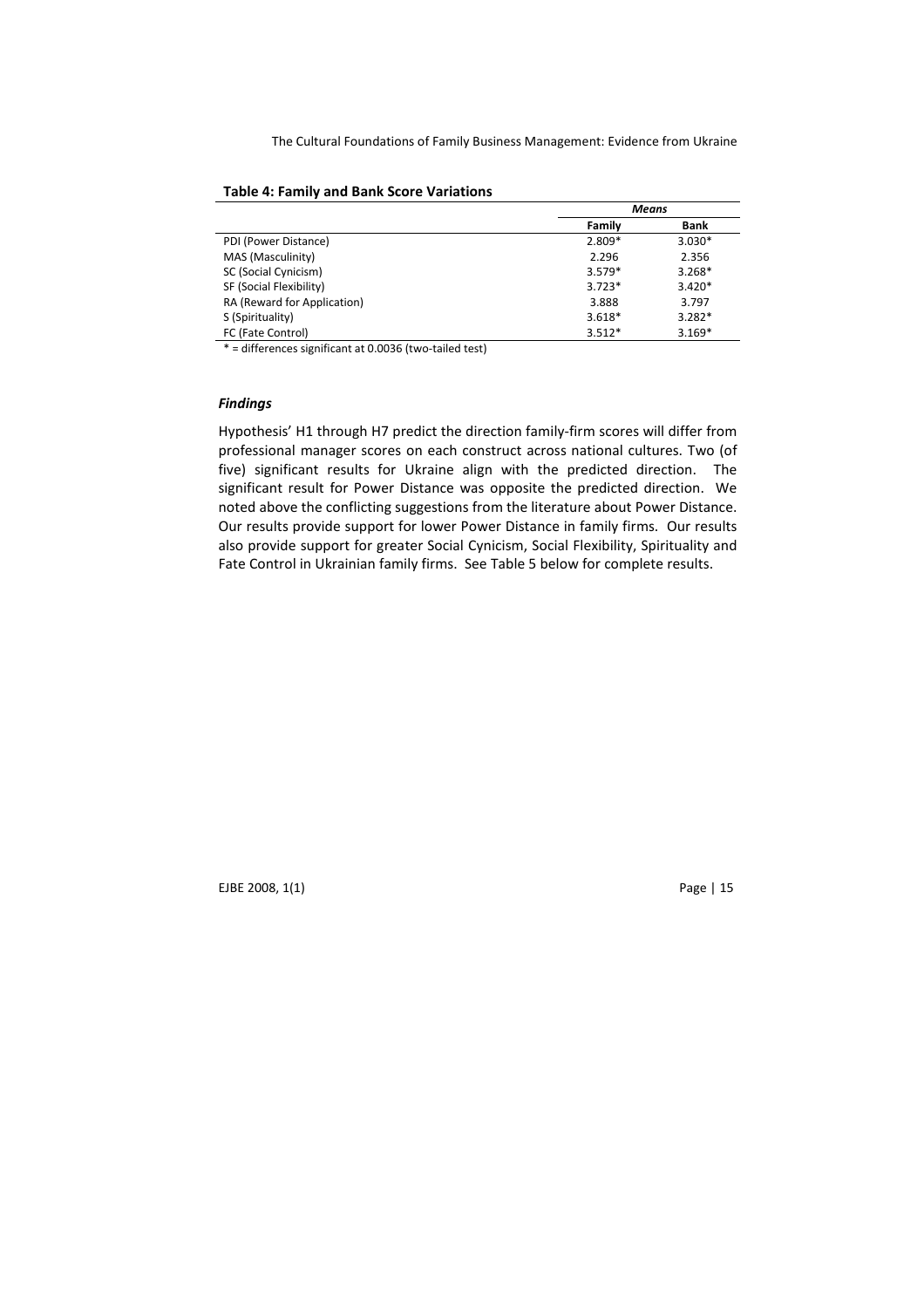|     |                             | <b>Predicted Direction of</b><br><b>Score Variation</b><br>(Family vs. Bank) | <b>Actual Direction of</b><br><b>Score Variation</b><br>(Family vs. Bank) |
|-----|-----------------------------|------------------------------------------------------------------------------|---------------------------------------------------------------------------|
| H1: | PDI (Power Distance)        | Higher                                                                       | Lower                                                                     |
| H2: | MAS (Masculinity)           | Lower                                                                        | Lower **                                                                  |
| H3: | SC (Social Cynicism)        | Lower                                                                        | Higher                                                                    |
| H4: | SF (Social Flexibility)     | Higher                                                                       | Higher                                                                    |
| H5: | RA (Reward for Application) | Higher                                                                       | Higher **                                                                 |
| H6: | S (Spirituality)            | Higher                                                                       | Higher                                                                    |
| H7: | FC (Fate Control)           | Lower                                                                        | Higher                                                                    |

Table 5: Actual Family-Firm Score Variation vs. Predicted Direction\*

\* = family-firm scores as compared to bank scores

\*\* = differences between family-firm scores and bank scores not significant

### 7. Discussion

Value and belief cultural characteristics in family firms and professional management in Ukraine were empirically researched by this study. Family-firm members can be measured as members of a class or occupation. This study's results align with findings in the literature that social classes, which are closely linked with occupation, carry different class cultures (Hofstede 1991).

Until this study, family-business members have not been studied in these terms. Family business literature often points to family-firm culture as being different than professional management culture, as well as being a source of sustainable competitive advantage; however, most studies only focus on observable behavior resulting from these differences. The literature has provided little in the way of empirical quantitative data to delineate exactly what the values or beliefs in question might be.

This study found that the values/beliefs that drive the family business in Ukraine diverge significantly from the average values/beliefs of professional managers in Ukraine. The literature already connects family-firms to different goal-sets which lead to different strategies. The results of this study allow us to connect specific differences in Ukrainian family-firm cultural values and beliefs to those findings. These results allow us to begin to profile Ukrainian family business in terms of basic cultural attributes might give these family businesses a competitive

Page | 16 EJBE 2008, 1(1)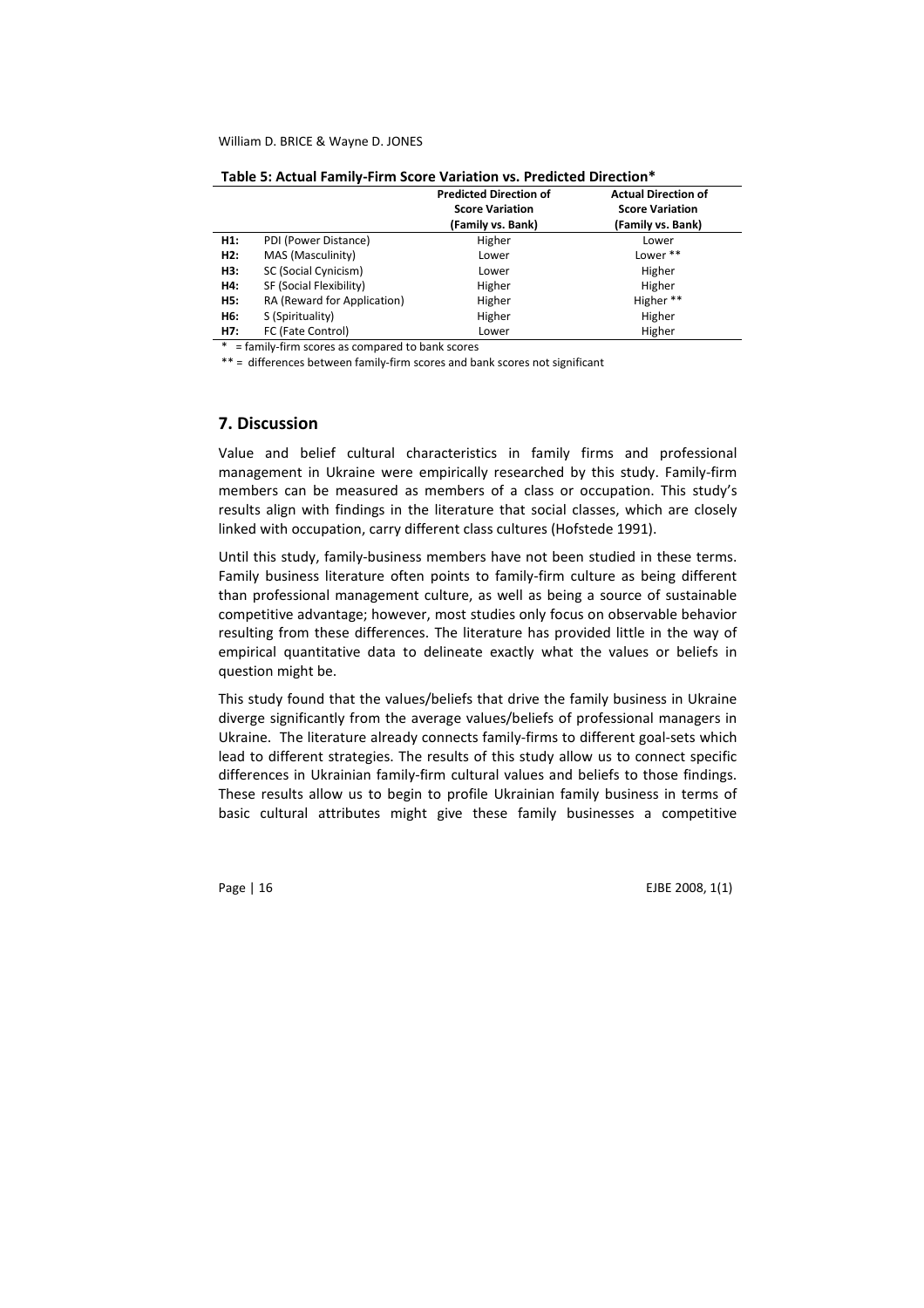advantage. Differences between Ukrainian family firm scores and Ukrainian professional management scores were significant in five out of seven constructs.

Power Distance is defined as the "extent to which the less powerful members of institutions and organizations within a society expect and accept that power is distributed unequally" (Hofstede, 2001) and is related to the degree of autocratic leadership that is preferred. Family firms in Ukraine scored significantly lower than professional Ukrainian managers.

The results fit well with evidence for Russia reported by Hofstede (2001) which indicates that Slavic culture scores high on Power Distance. The literature is mixed concerning the family versus professional aspect of this construct, with some studies indicating that family firms might score higher on the Power Distance dimension (Kets de Vries 1996). On the other hand, Hofstede found that the Power Distance measurement would be lower in groups with higher education, class, or occupational status (Hofstede 1991). Members of family-firms may have a special social status and class which in many nations is higher than employees, no matter how professional. Our results support the idea that lower Power Distance could be a family-business competitive advantage.

Masculinity/Femininity scores should be lower in cultures that have more tender values with a greater concern with quality of life and other welfare issues (Hofstede, 2001). Masculinity scores for Ukrainian family firms were on the lower side of the scale, while the difference between family and non-family scores in Ukraine was not significant. Because altruistic values influence family businesses it was expected that members of family-firms would be more concerned with welfare and quality of life issues (more Feminine) than would non-family professionals. The lack of significant results in Ukraine could be due to the national culture being extremely low on the Masculine score (high in Femininity) as a whole. Russia (which can be considered a proxy for Ukraine) has been measured to be one of the lowest scoring nations on this construct. It is likely that the values of low Masculinity (high femininity) are universal within Ukraine. Further research is needed.

Social Cynicism is the belief that manipulation is effective in getting ahead of others (Leung and Bond 2004). Family-firm literature leads to the expectation that family-firm members would score relatively low on Social Cynicism. Ukraine did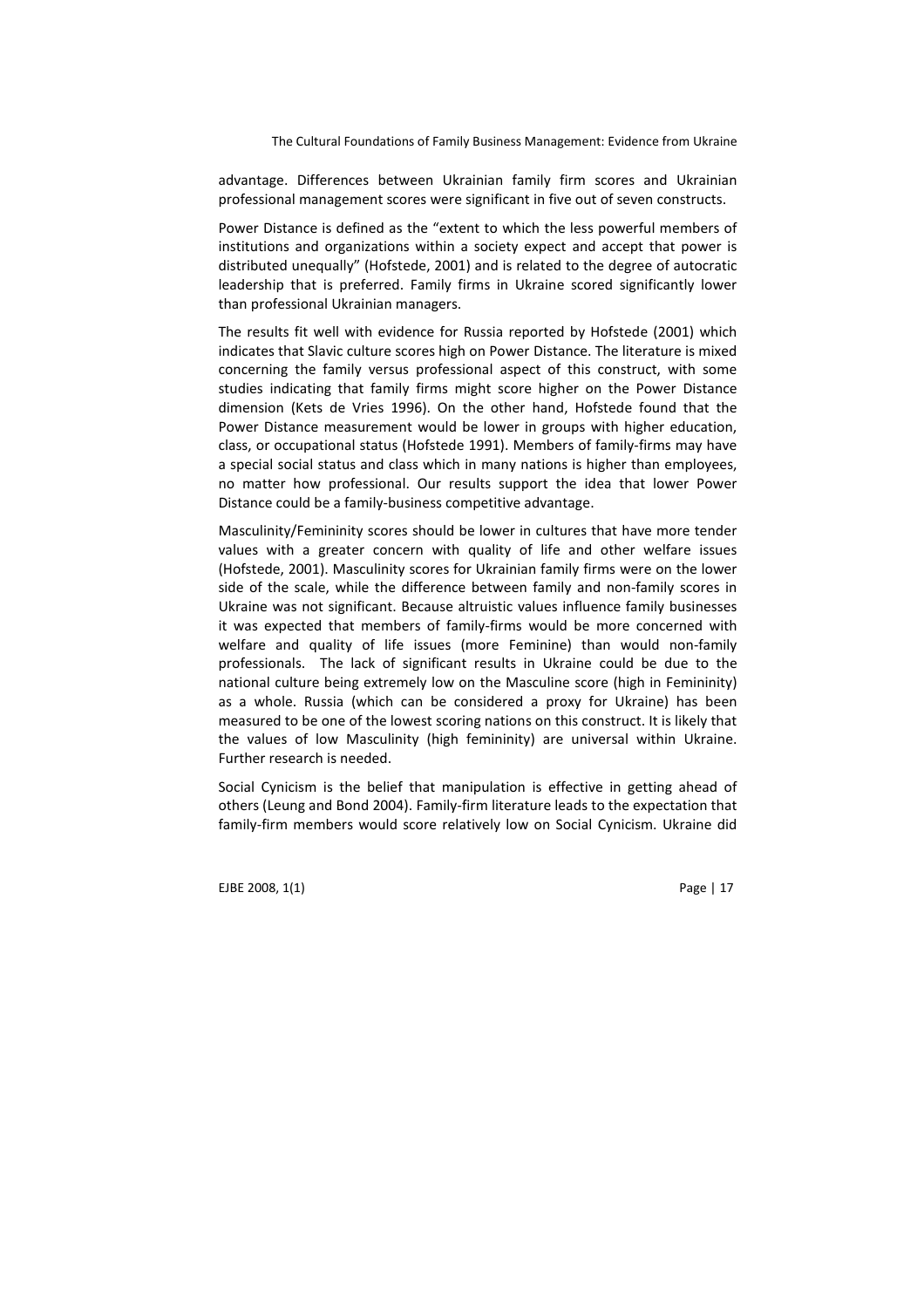not align with the literature. Both Ukraine family-firms and bank managers scored high on this scale which may reflect the state of Ukrainian society after 70 years of communist government and a corrupt bureaucracy which still impacts all business activity. Cynicism towards business and government runs deep in Ukraine, where any successful business is regarded with the suspicion of being a criminal enterprise. Ukraine's family firms also scored even higher than did Ukrainian professional managers. Results for this construct may reflect the more difficult position small independent businesses have, relative to the safer more stable careers professional bank managers' experience. It is the business owner who may have a more difficult time in personally dealing with the pervasive corruption at all levels of Ukrainian society.

Social Flexibility measures the contradictory nature of social behavior, a belief in the lack of rigid rules, and the existence of multiple solutions to a problem (Leung and Bond 2004). Ukraine measured high on this construct, with Ukrainian family firms scoring significantly higher than professional managers. The high Ukrainian score may again reflect the nature of generations living under communism and corruption. The differences between Ukrainian family and professional scores are consistent with the family-firm literature that concerns the superior flexibility and survivability of family-firms over non-family firms. Our results suggest that greater Social Flexibility is another possible source of family-firm competitive advantage.

Reward for Application is the degree of belief that trying hard and being persistent will pay-off (Leung and Bond 2004). Family firm literature leads to the expectation that family firm members will score relatively high on Reward for Application compared with professionals. Ukraine family firm scored high although not significantly higher than those of Ukrainian professionals. Thus this construct profiles Ukraine as a nation rather than Ukrainian family firms alone.

Spirituality is the degree of belief in the supernatural or religious factors of existence (Leung and Bond 2004). Ukraine measured high on this construct, with Ukrainian family firms scoring significantly higher than Ukrainian professional managers. The difference between family and professional scores is consistent with family-firm literature and it was expected that family firm members would score relatively high on Spirituality.

Page | 18 EJBE 2008, 1(1)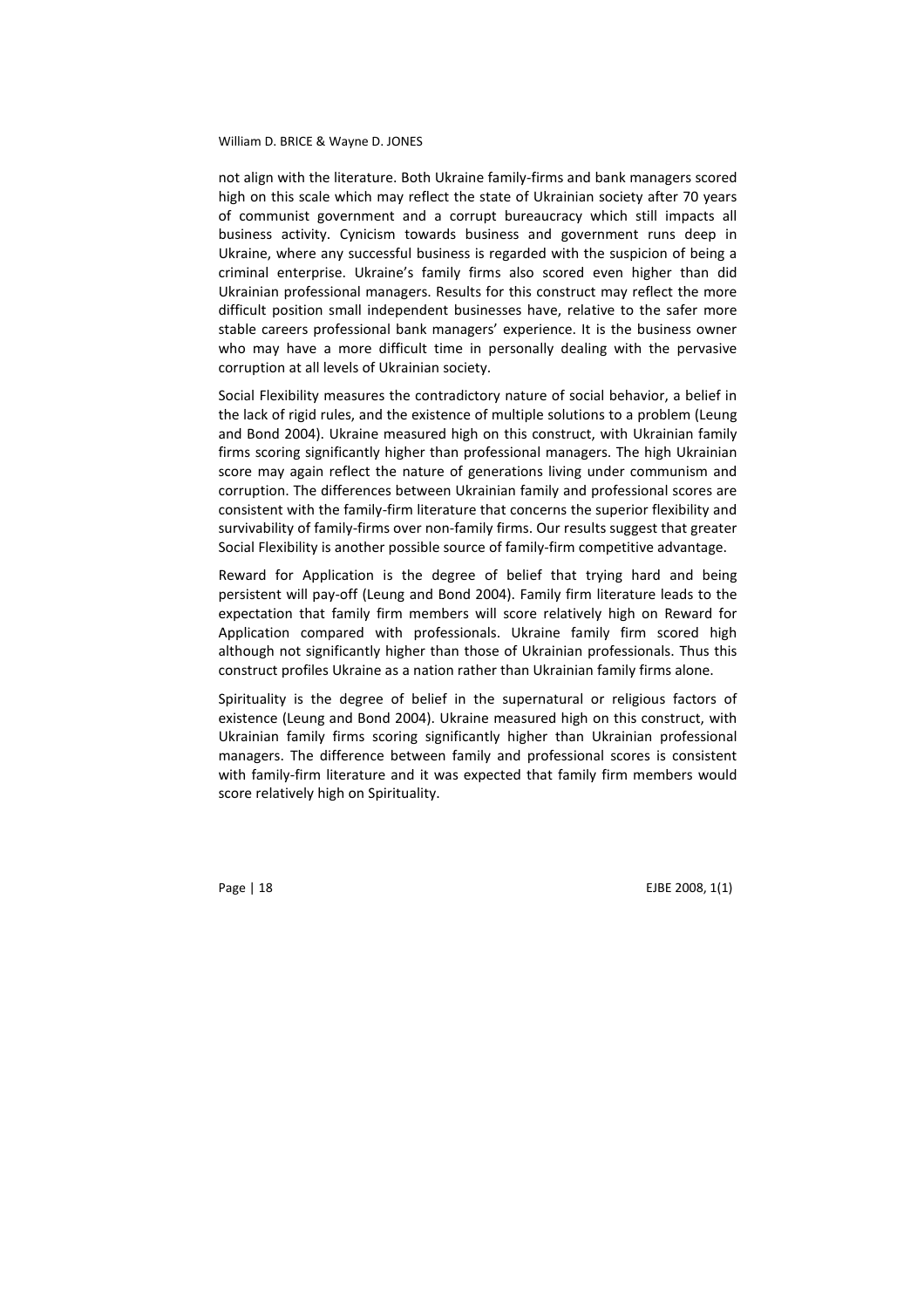Fate Control is the degree of belief in whether events can be controlled (Leung and Bond 2004). It was expected that family firm members will score relatively low on Fate Control. Ukrainian family firms scored high, and significantly higher than did Ukrainian professional managers. The results indicate that Ukrainian family firm members respond in a passive way to events and may have a low satisfaction towards life in general. Results comparing family with professionals indicate that Ukrainian professionals may be more satisfied and secure in their positions than are family firm members. Again, as in previous findings, this may be related to the current state of Ukrainian society as it emerges from its Soviet past. Whereas business ownership in the West may be related to financial independence and security, in Ukraine a professional position seems to engender greater feelings of security.

### 8. Conclusion and Implications

This study is the first to provide details of the cultural values and beliefs of Ukrainian family firms. Family-businesses may be seen as both a class and an occupational category and the fundamental value and belief cultural traits of family-firms can be quantitatively measured and compared. These cultural measurements illustrate the distinctiveness of family-firms and can inform our understanding of the uniqueness of family-firms in areas such as goal-setting, strategy, and competitive advantage.

That this study can bring out such fundamental cultural differences, between family and non-family management, is a testament to the likelihood that traditional management research into professionally managed, widely-held firms may not apply equally to both types of firms. Differences as fundamental as the ones found in this study imply a host of other possible differences as well.

This study is limited by being confined to one country. Further study of family business culture across more countries will deepen our understanding of the distinctiveness of family firms both within their home country and in comparison with family firms across nations. It may be possible, with study in a larger number of countries, to find universal, or near-universal, attributes of family businesses that tend to give this business form its culture-based advantages.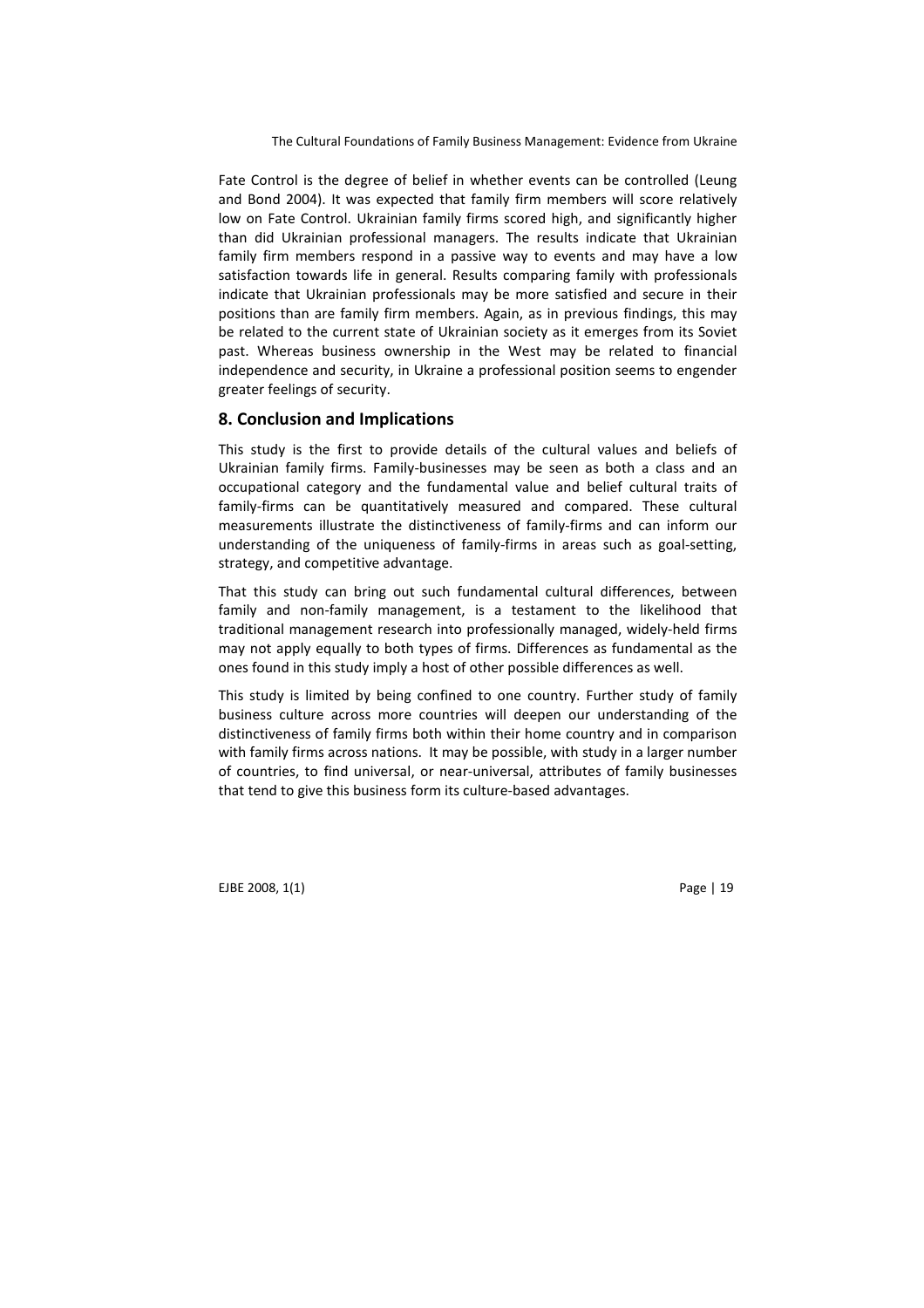### References

Adams, J.S., Taschian, A., & Shore, T.H. (1996). "Ethics in family and nonfamily owned firms: An exploratory study," Family Business Review, 9(2), 157-170.

Aronoff, C.E., & Ward, J.L. (1994). "Set policies to solve future problems," Nation's Business, 82(7), 70-71.

Aronoff, C.E., & Ward, J.L. (1995). "Family-owned businesses: A thing of the past or a model of the future?" Family Business Review, 8(2), 121-130.

Barney, J.B. (1986). "Organizational culture: Can it be a source of sustained competitive advantage?" Academy of Management Review, 11(3), 656-665.

Benedict, B. (1968). "Family firms and economic development," Southwestern Journal of Anthropology, 24(1), 1-19.

Berle, A.A., & Means, G.C. (1932). The modern corporation and private property. New York: Harcourt, Brace and World.

Blim, M.L. (1990). Made in Italy: Small-scale industrialization and its consequences. New York: Praeger.

Brislin, R.W. (1970). "Back-translations for cross-cultural research," Journal of Cultural Psychology. 1: 185-216.

Brokaw, L. (1992). "Why family businesses are best," Inc., 14(3), 72-81.

Bruun, O. (1993). Business and bureaucracy in a Chinese city: An ethnography of private business households in contemporary China. Berkeley, Ca.: Institute of East Asian Studies, University of California-Berkeley.

Coffee, R., & Scase, R. (1985). "Proprietorial control in family firms: Some functions of 'quasi-organic' management systems," Journal of Management Studies, 22(1), 53-68.

Daily, C.M., & Dollinger, M.J. (1992). "An empirical examination of ownership structure in family and professionally managed firms," Family Business Review, 5(2), 117-136.

Davis, S.M. (1984). Managing corporate culture. Cambridge, Mass.: Ballinger.

Donckels, R., & Frohlich, E. (1991). "Are family businesses really different? European experiences from STRATOS," Family Business Review, 4(2), 149-160.

Dreux, D.R. (1990). "Financing family business: Alternatives to selling out or going public," Family Business Review, 3(3), 225-243.

Dyer, W.G. (1986). Cultural change in family firms: Anticipating and managing business and family transitions. San Francisco, Ca.: Jossey-Bass.

Dyer, W.G. (1994). "Potential contributions of organizational behaviour to the study of family-owned businesses," Family Business Review, 7(2), 109-131.

Page | 20 EJBE 2008, 1(1)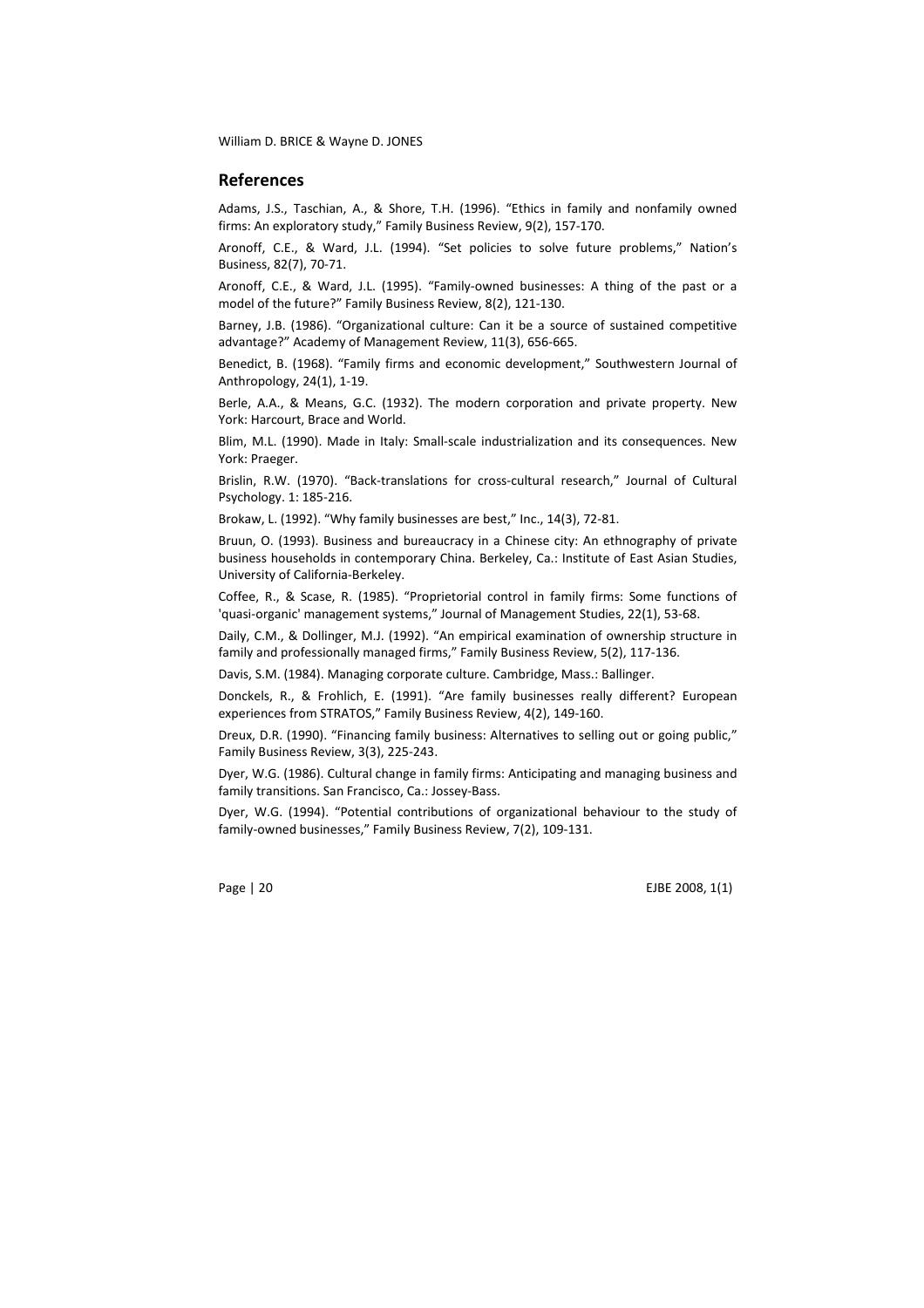Fukuyama, F. (1995). Trust. New York, NY.: Free Press.

Gersick, K.E., Davis, J.A., Hampton, M.M. & Lansberg, I. (1997). Generation to generation: Life cycles of the family business. Boston, Mass.: Harvard University Press.

Goody, J. (1996). The east in the west. Cambridge, Mass.: Cambridge University Press.

Greenhalgh, S. (1989). "Land reform and family entrepreneurship in East Asia," Population and Development Review. 15 (Issue Supplement: Rural Development and Population: Institutions and Policy), 77-118.

Greenhalgh, S. (1994). "De-orientalizing the Chinese family firm," American Ethnologist, 21(4), 746-775.

Hall, A., Melin, L. & Nordqvist, M. (2001). "Entrepreneurship as radical change in the family business: Exploring the role of cultural patterns," Family Business Review. 14(3)., 193-208.

Hall, P.D. (1988). "A historical overview of family firms in the United States," Family Business Review, 1(1).

Hofstede, G. (1980). Culture's consequences: International differences in work-related values. Beverly Hills, Ca.: Sage Publications.

Hofstede, G. (1991). Cultures and organizations: Software of the mind. London, UK.: McGraw-Hill.

Hofstede, G. (2001). Culture's consequences: Comparing values, behaviors, institutions, and organizations across nations, 2nd Ed. Beverly Hills, Ca.: Sage Publications.

Johnson, G. (1986). Strategic change and the management process. Oxford, UK.: Basil Blackwell.

Kahn, J.A., & Henderson, D.A. (1992). "Location preferences of family firms: Strategic decision of 'home sweet home'?" Family Business Review, 5(3), 271-282.

Kets de Vries, M. (1993). "The dynamics of family controlled firms: The good and the bad news," Organizational Dynamics, Winter, 21(3), 59-71.

Kets de Vries, M. (1996). Family business: Human dilemmas in the family firm. London, UK.: International Thomson Business Press.

Leung, K., & Bond, M. (2004). "Social axioms: A model for social beliefs in multi-cultural perspective," Advances in Experimental Social Psychology. 36:119-197.

Leung, K., & Bond, M., et al. (2002). "Social axioms: The search for universal dimensions of general beliefs about how the world functions," Journal of Cross Cultural Psychology, 33, 86-302.

Levering, R., & Moskowitz, M. (1993). "The ten best companies to work for in America," Business and Society Review, 85(1), 26-38.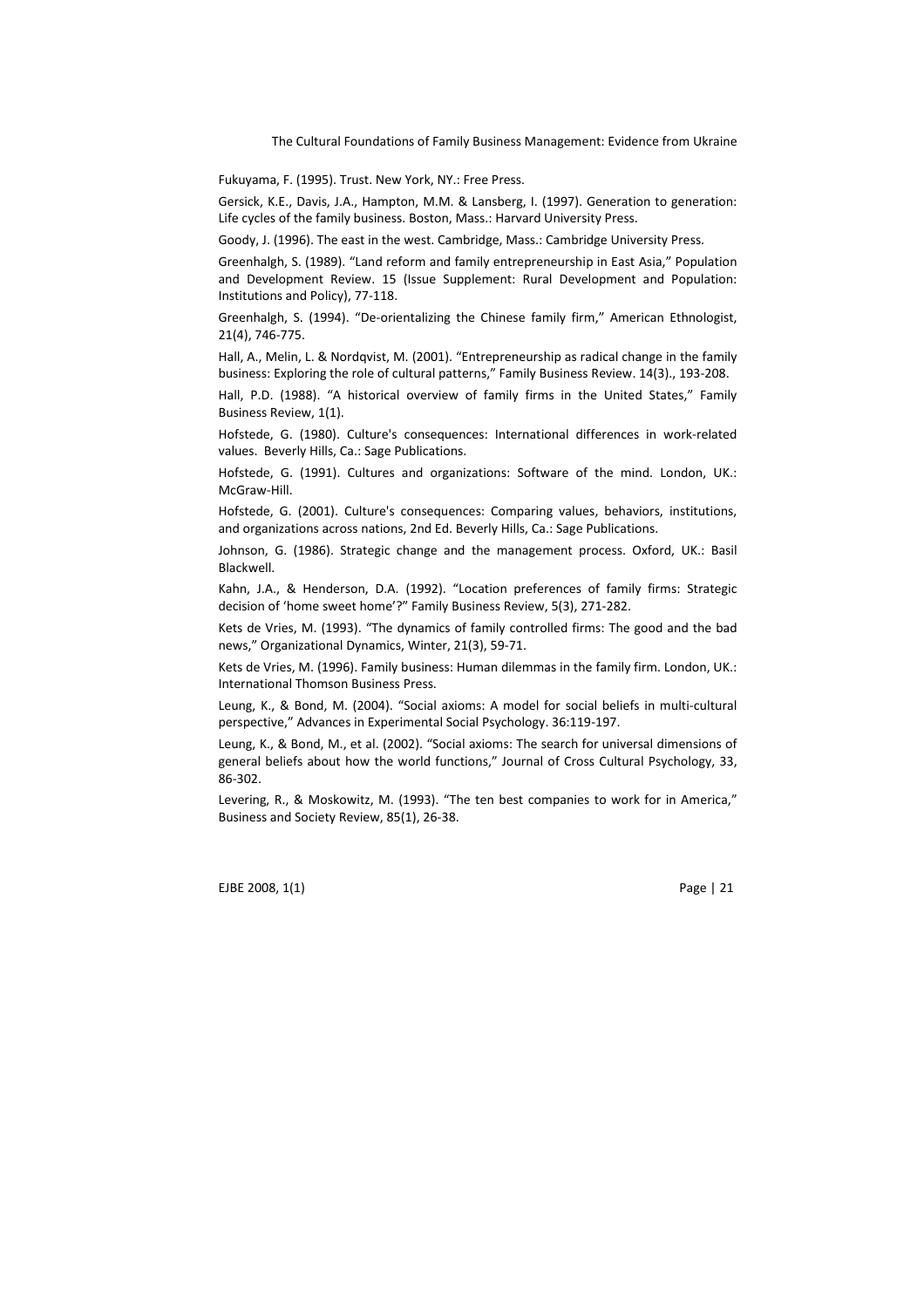Lyman, A.R. (1991). "Customer service: Does family ownership make a difference?" Family Business Review. 4(3), 303-324.

Mattessich, P., & Hill, R. (1976). "Family enterprises and societal development: A theoretical assessment," Journal of Comparative Family Studies, 7(2), 147-158.

McEachern, W.A. (1975). Managerial Control and Performance. Lexington, MA: D.C. Heath and Co.

Mishra, C.S., & McConaughy, D.L. (1999). "Founding family control and capital structure: The risk of loss of control and the aversion to debt," Entrepreneurship Theory and Practice, 23(4), 53-64.

Morck, R., & Yeung, B. (2003). "Agency problems in large family business groups," Entrepreneurship Theory & Practice, 27(4), 367-381.

Moscetello, L. (1990). "The Pitcairns want you," Family Business Magazine, February.

Perez-Lizaur, M. (1997). "The Mexican family enterprise faces the open market," Organization, 4, 535-551.

Poza, E.J., Alfred, T., & Maheshwari, A. (1997). "Stake-holder perceptions of culture and management practices in family and family firms - A preliminary report," Family Business Review, 10(2), 135-155.

Ram, M., & Holliday, R. (1993). "Relative merits: Family culture and kinship in small firms," Sociology, 27(4), 629-648.

Schoenenberger, E. (1997). The cultural crisis of the firm. Oxford, UK.: Blackwell Publishers.

Schulze, W.S., Lubatkin, M.H., Dino, R.N., & Buchholtz, A.K. (2001). "Agency relationships in family firms: Theory and evidence," Organization Science, 12(2), 99-116.

Sharma, P., Chrisman, J.J., & Chua, J.H. (1997). "Strategic management of the family business: Past research and future challenges," Family Business Review, 10(1), 1-35.

Song, M. (1999). Helping out: Children's labor in ethnic businesses. Philadelphia, Pa.: Temple University Press.

Stewart, A. (2003). "Help one another, use one another: Toward an anthropology of family business," Entrepreneurship Theory and Practice. 27(4), 383-396.

Swinth, R.L., & Vinton, K.L. (1993). "Do family-owned businesses have a strategic advantage in international joint ventures?" Family Business Review, 6(1), 19-30.

Tagiuri, R., & Davis, J.A. (1992). "On the goals of successful family companies," Family Business Review, 5(1), 43-62.

Tagiuri, R., & Davis, J.A. (1996). "Bivalent attributes of the family firm," Family Business Review, 9(2), 199-208.

Page | 22 EJBE 2008, 1(1)